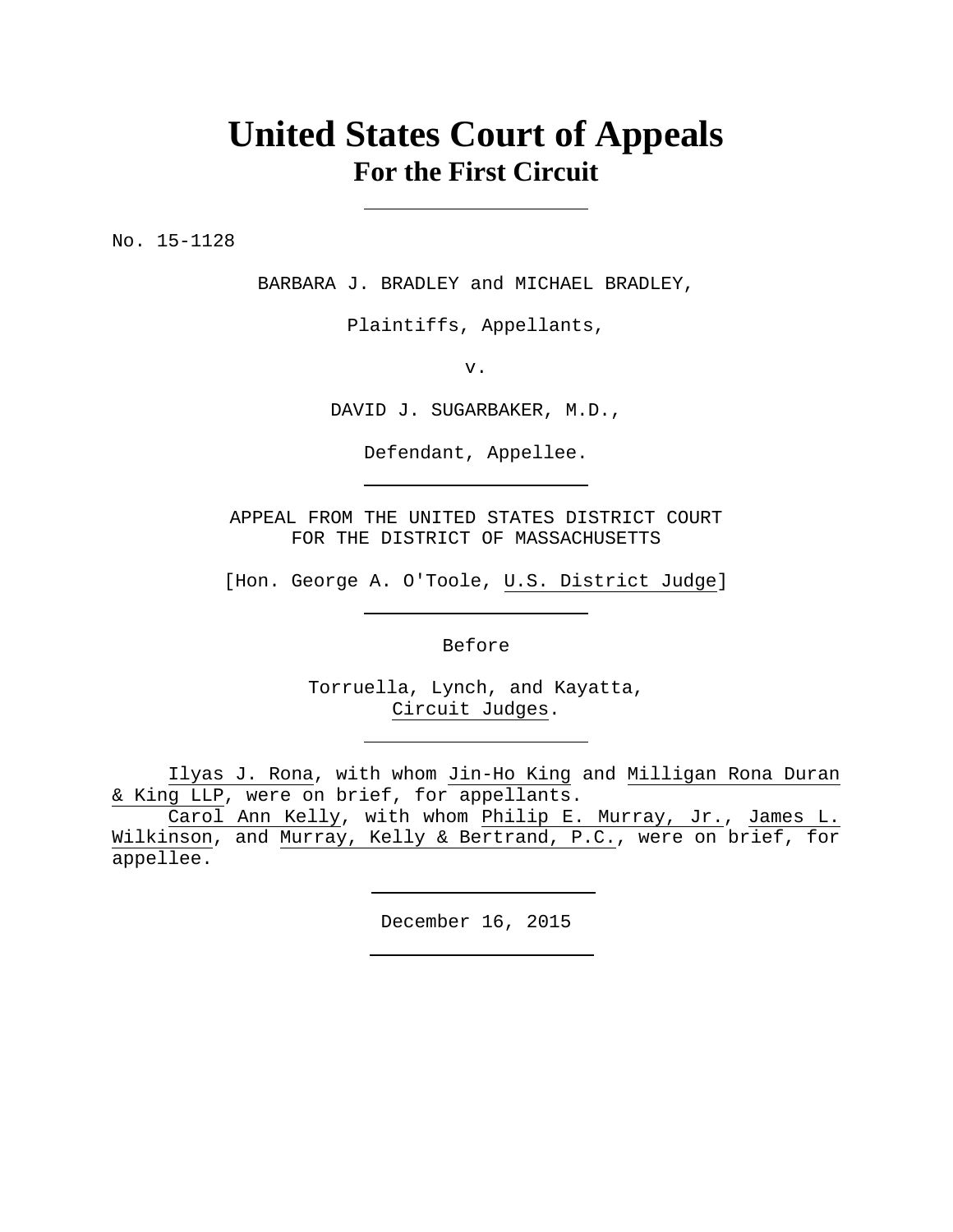**TORRUELLA**, **Circuit Judge**. In this medical malpractice action, Plaintiffs-Appellants Barbara and Michael Bradley appeal the district court's decision to grant summary judgment as to their medical battery claim. Following a jury trial as to their informed consent claim, they also assert that the district court erred by excluding expert testimony that a fine-needle aspiration ("FNA") biopsy was a viable non-surgical alternative to a surgical biopsy. After careful review of the record, we affirm the district court's dismissal of the Bradleys' battery claim but vacate and remand with respect to the excluded expert testimony.

#### **I. Background**

#### **A. The Surgery**

i<br>Li

After experiencing shortness of breath and persistent pain in her right arm and wrist following a 2002 car accident, Mrs. Bradley underwent magnetic resonance imaging ("MRI") in November 2004. The MRI revealed a mass at the top of Mrs. Bradley's right lung that her physician feared was cancer. After learning the results of the MRI, Mrs. Bradley was scheduled for a positron emission tomography ("PET") scan and FNA biopsy.1 On

<sup>&</sup>lt;sup>1</sup> An FNA biopsy is an outpatient procedure in which a radiologist inserts a long, hollow needle through the skin and into the mass to extract cells. A pathologist then examines the specimen under a microscope. The diagnostic yield -- or "the positive yield rate" -- is between ninety to ninety-five percent.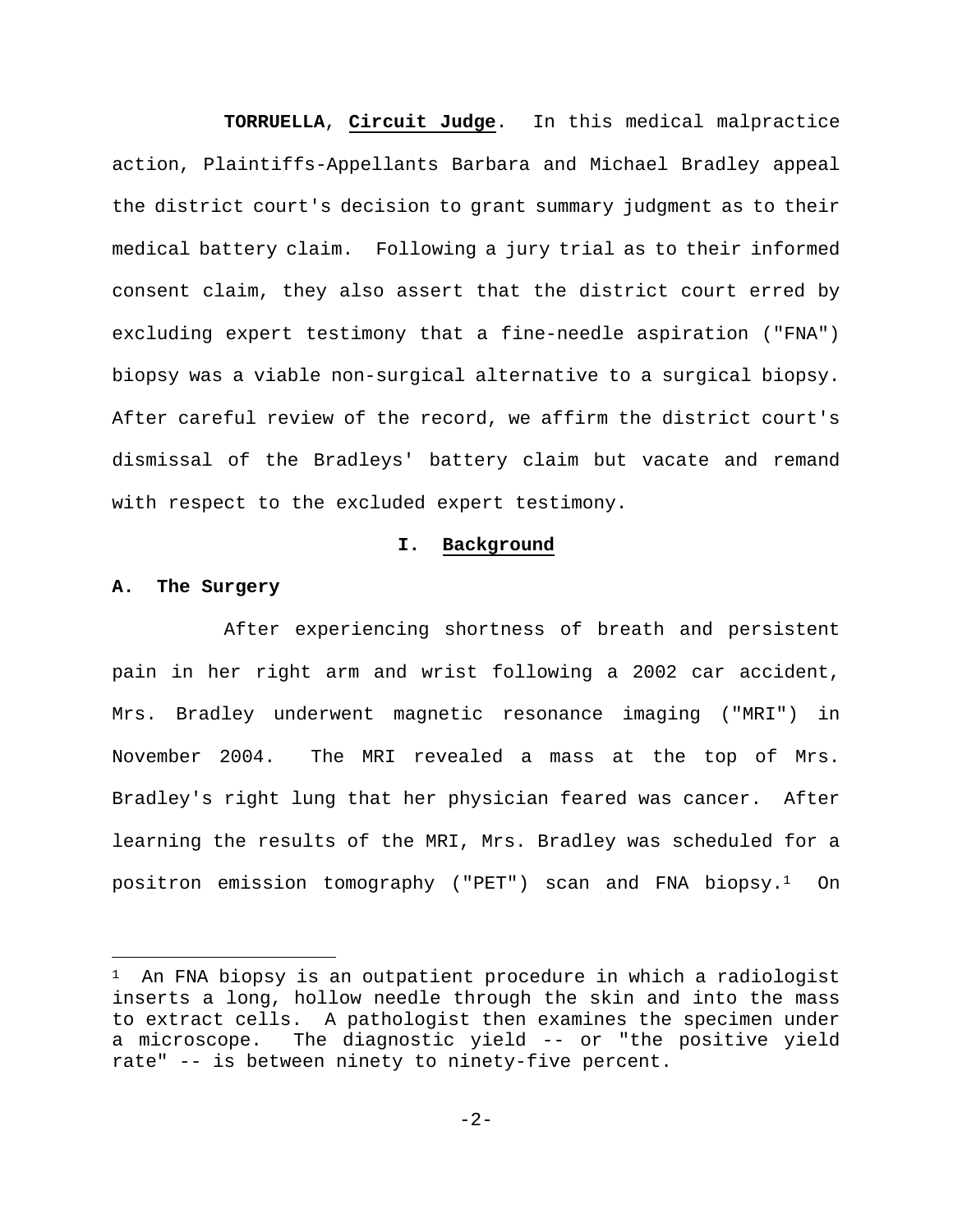December 1, 2004, Mrs. Bradley received her PET scan results, which suggested that the mass was benign, "although malignancy [could not] be entirely ruled out."

Mrs. Bradley met with Dr. David Sugarbaker, the Defendant-Appellee, a thoracic surgeon at Brigham & Women's Hospital, in Boston on December 7, 2004. During the appointment, Dr. Sugarbaker took Mrs. Bradley's medical history and learned that she had scarring on her right lung from the 2002 car accident. Dr. Sugarbaker stated that he was "more than 50 percent sure [Mrs. Bradley had] cancer," and that Mrs. Bradley would need to undergo a biopsy. Dr. Sugarbaker's notes from that day indicated that "[a] malignancy needs to be ruled out. We will see whether an FNA can be done to secure a diagnosis." Later that same day, Mrs. Bradley met with Dr. Lambros Zellos, another thoracic surgeon at Brigham & Women's, to review her MRI results. Mrs. Bradley explained to Dr. Zellos that she had an FNA biopsy scheduled and asked whether she should proceed with that procedure. Dr. Zellos said it was necessary "to check with the radiologist first to see if the biopsies could be done that way."

As recounted in more detail herein, Mrs. Bradley never received an FNA biopsy. After a second PET scan, Dr. Sugarbaker again met with the Bradleys on December 14, 2004. The scan indicated that the mass was unlikely to be cancerous. After

-3-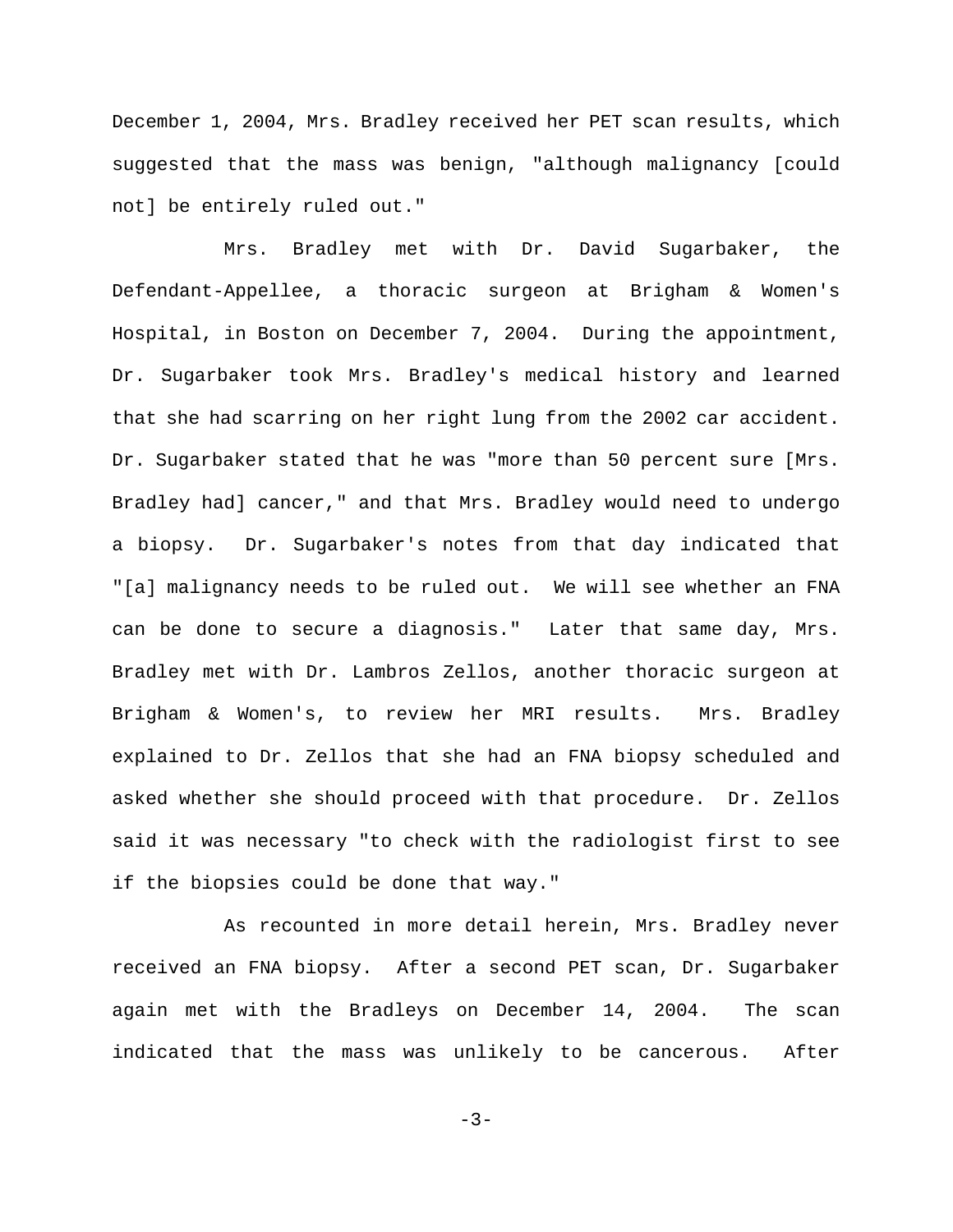reviewing the scan, Dr. Sugarbaker advised the Bradleys that "[t]his looks like it might not be cancer" and recommended scheduling a surgical biopsy to remove and test tissue samples. Dr. Sugarbaker did not discuss the next steps once he determined whether the mass was benign or malignant.

Mrs. Bradley proceeded to surgery, which took place on December 17, 2004. The informed consent form that she signed indicated that she would undergo a bronchoscopy,<sup>2</sup> mediastinoscopy,<sup>3</sup> and minithoracotomy<sup>4</sup> and described the risks associated with these procedures. During the operation, Dr. Sugarbaker took six samples, all of which tested negative for cancer. To obtain a sixth sample, Dr. Sugarbaker performed a pulmonary wedge resection, during which he excised a larger sample including portions of healthy lung tissue. This section measured 8 x 3.5 x 3.5 centimeters, which was larger than each of the other samples.

Following surgery, Mrs. Bradley was dismayed to wake up in the surgical intensive care unit. At that time, she discovered

 $\overline{\phantom{0}}$ 

<sup>2</sup> During trial, Dr. Sugarbaker described a bronchoscopy as a procedure in which a camera is used to "examine the airway passages to look for signs of cancer."

One of Dr. Sugarbaker's colleagues, Dr. Christopher Ducko, described a mediastinoscopy as a procedure to "sample and biopsy the lymph nodes."

<sup>4</sup> A minithoracotomy is a procedure whereby doctors biopsy a mass to remove tissue samples.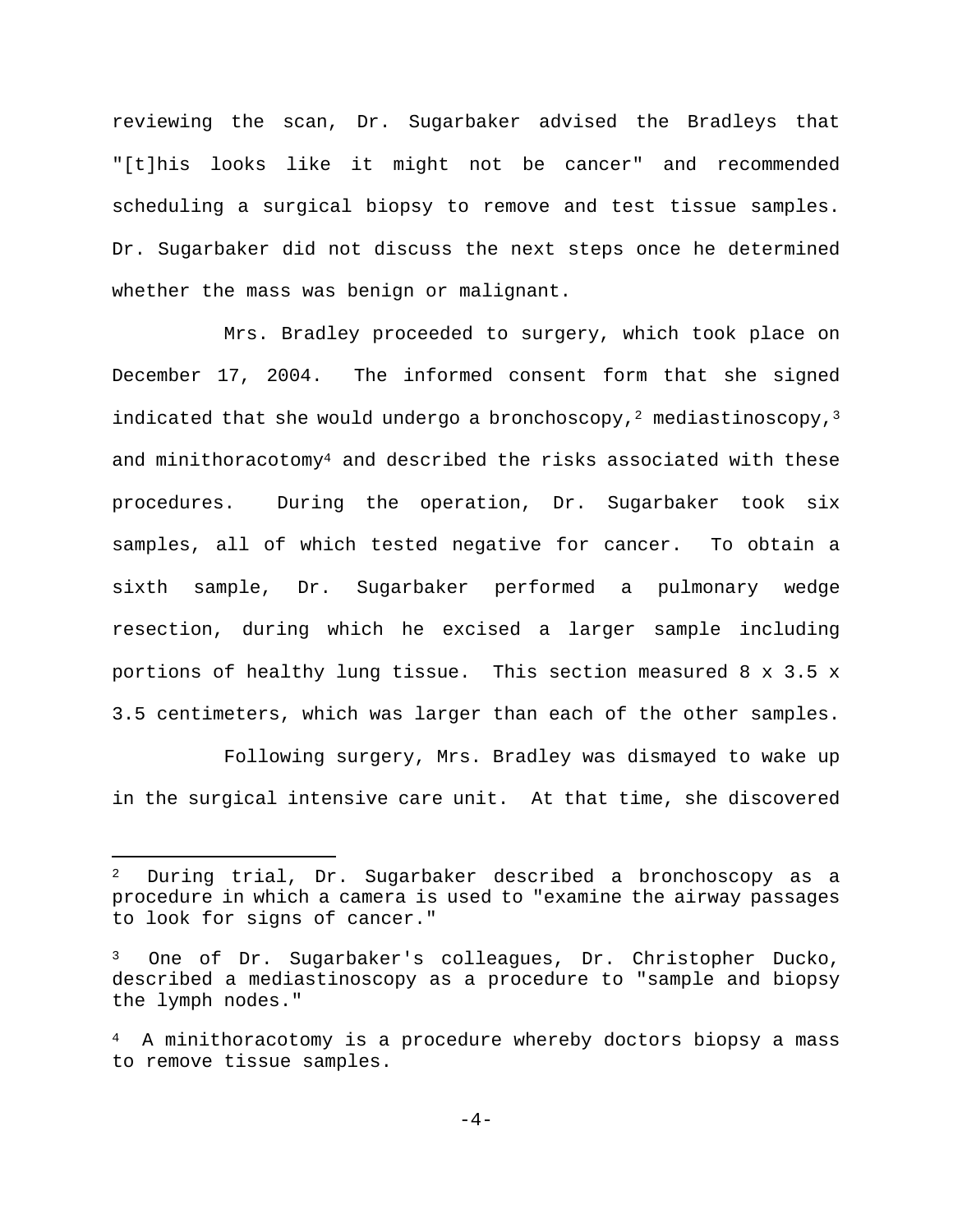"that during the surgery they actually removed a piece of my lung when they removed the mass." Her admission notes indicate that the procedure had become "more extensive [secondary] to significant scarring from prior trauma and surgery." The notes also indicate that Mrs. Bradley suffered "multiple air leaks" as a result of the wedge resection. She was not discharged until approximately a week later, on December 25, due to the air leaks.

Subsequent X-rays revealed a pneumothorax, otherwise known as a collapsed lung, where the mass was removed. In the intervening months, Mrs. Bradley developed a cough and worsening arm pain. A PET scan revealed what resembled an empyema -- a collection of pus -- near her lung. Samples from Mrs. Bradley's right upper chest area tested positive for a fungus known as aspergillus fumigatus, and Mrs. Bradley was diagnosed with a bronchopleural fistula, a leak which allowed the space where her right upper lobe was removed to be infected with aspergillus. Persistent infections have led to years of complications and pain.

In March 2006, Mrs. Bradley stopped working in her position as a law librarian because she was "too sick to go to work." During the summer of 2006, she received intravenous treatments containing antifungals and antibiotics to treat the infection. When these remedies proved unsuccessful, Mrs. Bradley underwent additional surgeries in 2006 and 2009 to treat her

$$
-5-
$$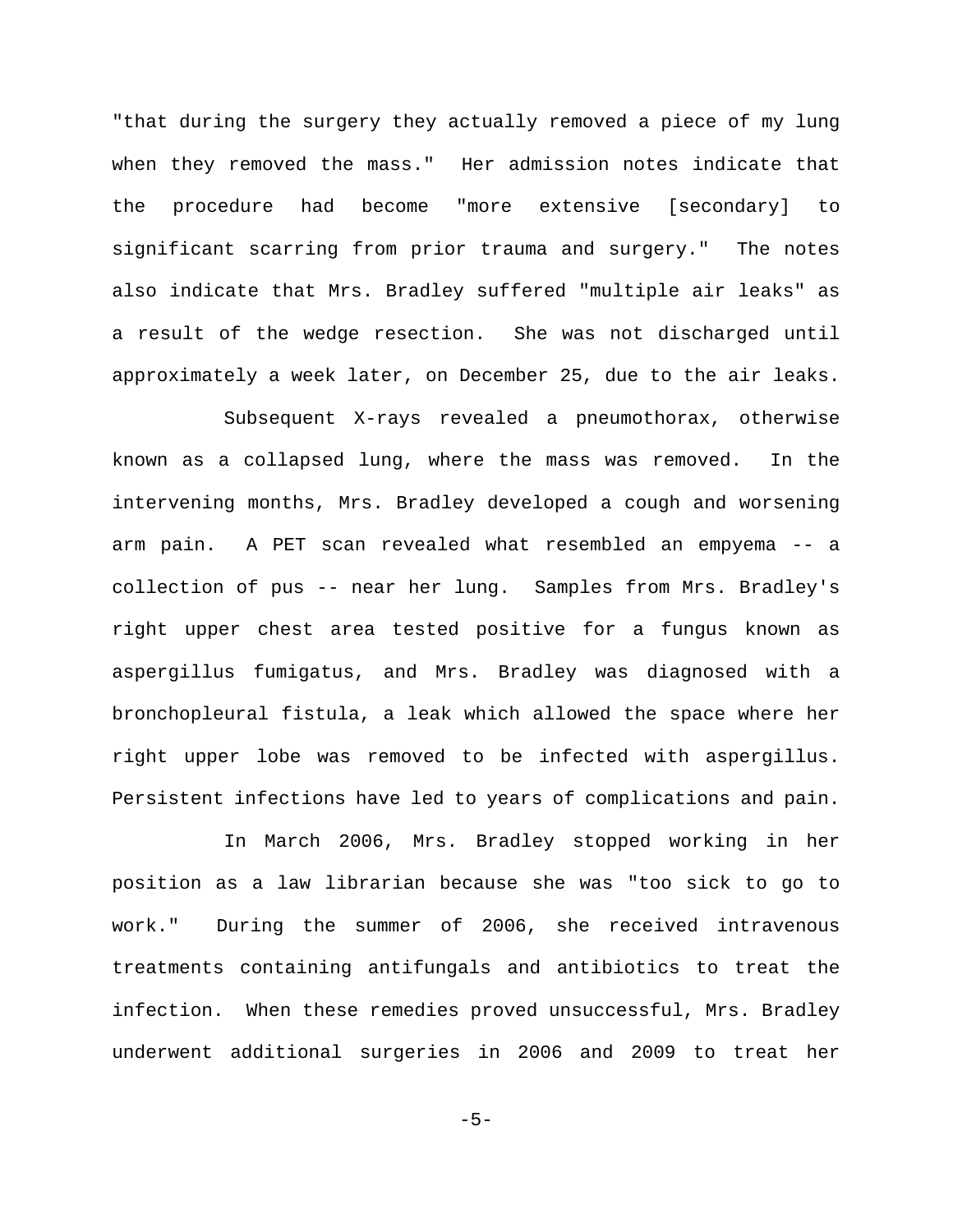ongoing infections. Mrs. Bradley still takes pain medications and an expensive antifungal medication to prevent further aspergillus infections.

## **B. District Court Proceedings and Jury Trial**

On December 17, 2007, the Bradleys filed a complaint against Dr. Sugarbaker in the United States District Court for the District of Massachusetts. A second amended complaint was filed on June 27, 2011, alleging claims based on medical negligence, Dr. Sugarbaker's failure to obtain informed consent, and battery. The second amended complaint asserted, among other things, that Dr. Sugarbaker "negligently performed a major surgery to acquire tissue to submit to pathology when . . . obtaining tissue should and could have been done by less intrusive means, including a fine needle aspirated biopsy." The Bradleys alleged that Mrs. Bradley did not have enough information to "ma[k]e an informed choice [as to] whether to undergo less intrusive methods for obtaining biopsy tissue than an open surgical biopsy." The Bradleys also claimed that Mrs. Bradley neither consented to nor was informed "that [Dr. Sugarbaker] intended to take tissue of any significant size" and, as a result, the wedge resection constituted battery.

Following discovery, Dr. Sugarbaker filed a motion for summary judgment as to all of the Bradleys' claims. The district court denied the motion as to the informed consent claims,

-6-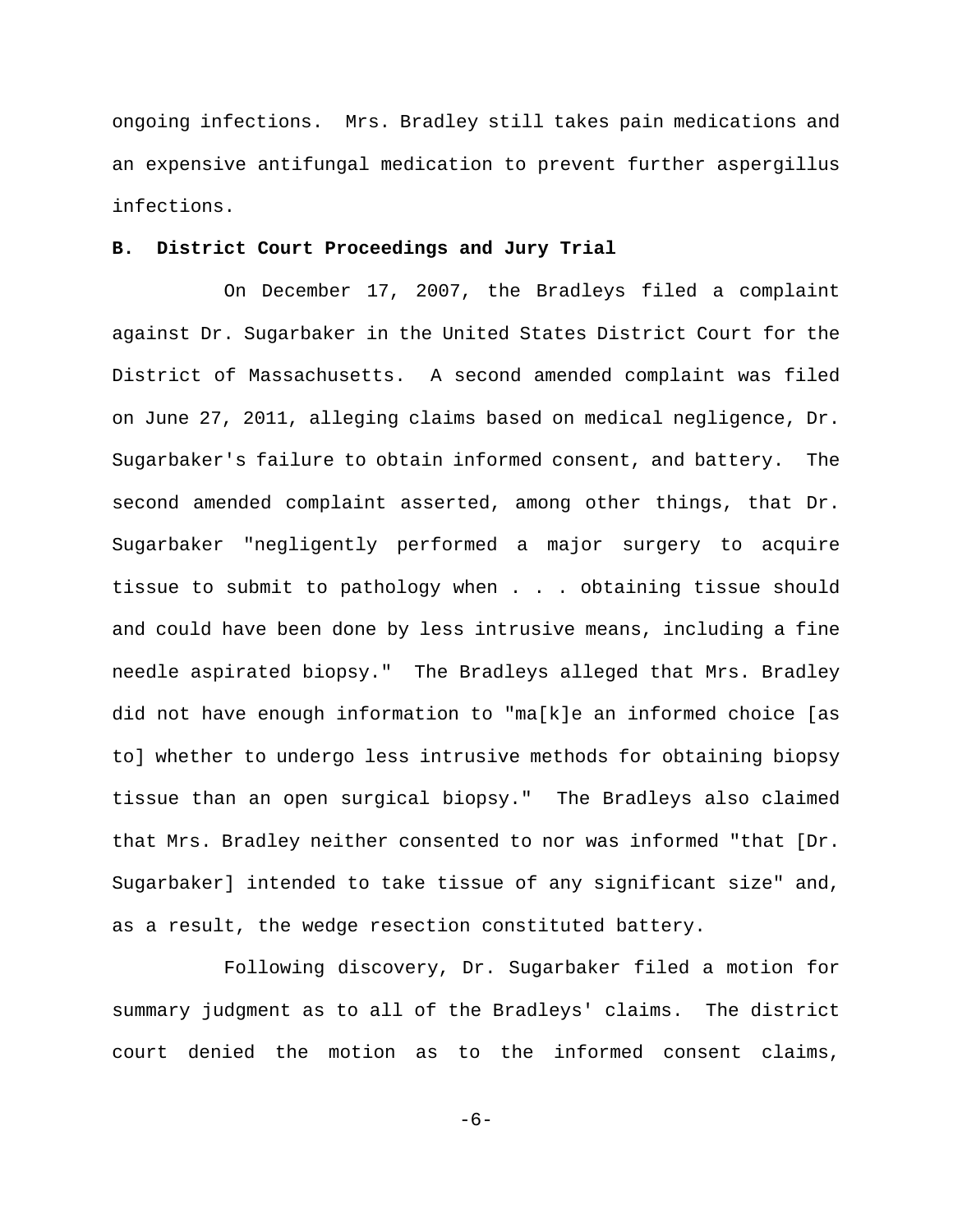explaining that "there are material facts in dispute about what Dr. Sugarbaker told Barbara Bradley about her alternatives and the associated risks." Summary judgment was granted as to the medical battery claim because, according to the district court, "the common-law tort of battery is based on the absence of consent to a particular treatment rather than the lack of informed consent." So long as Mrs. Bradley consented to surgery, "whatever the dispute about its parameters," the district court reasoned, her battery claim must fail.

The case proceeded to trial in February 2014. As described in more detail below, Dr. Sugarbaker filed a motion in limine seeking to exclude testimony from the Bradleys' expert witness, Dr. Joe Putnam, which the district court judge allowed in part. At the end of the trial, the jury returned a verdict for Dr. Sugarbaker. The jury found that Mrs. Bradley was not provided sufficient information to make an informed judgment as to whether to consent to the procedure, but that she failed to prove "that neither she nor a reasonable person in her situation would have consented to the surgery had the material information been provided."

# **II. Discussion**

On appeal, the Bradleys assert two arguments. First, they claim that the district court erred in granting the motion

-7-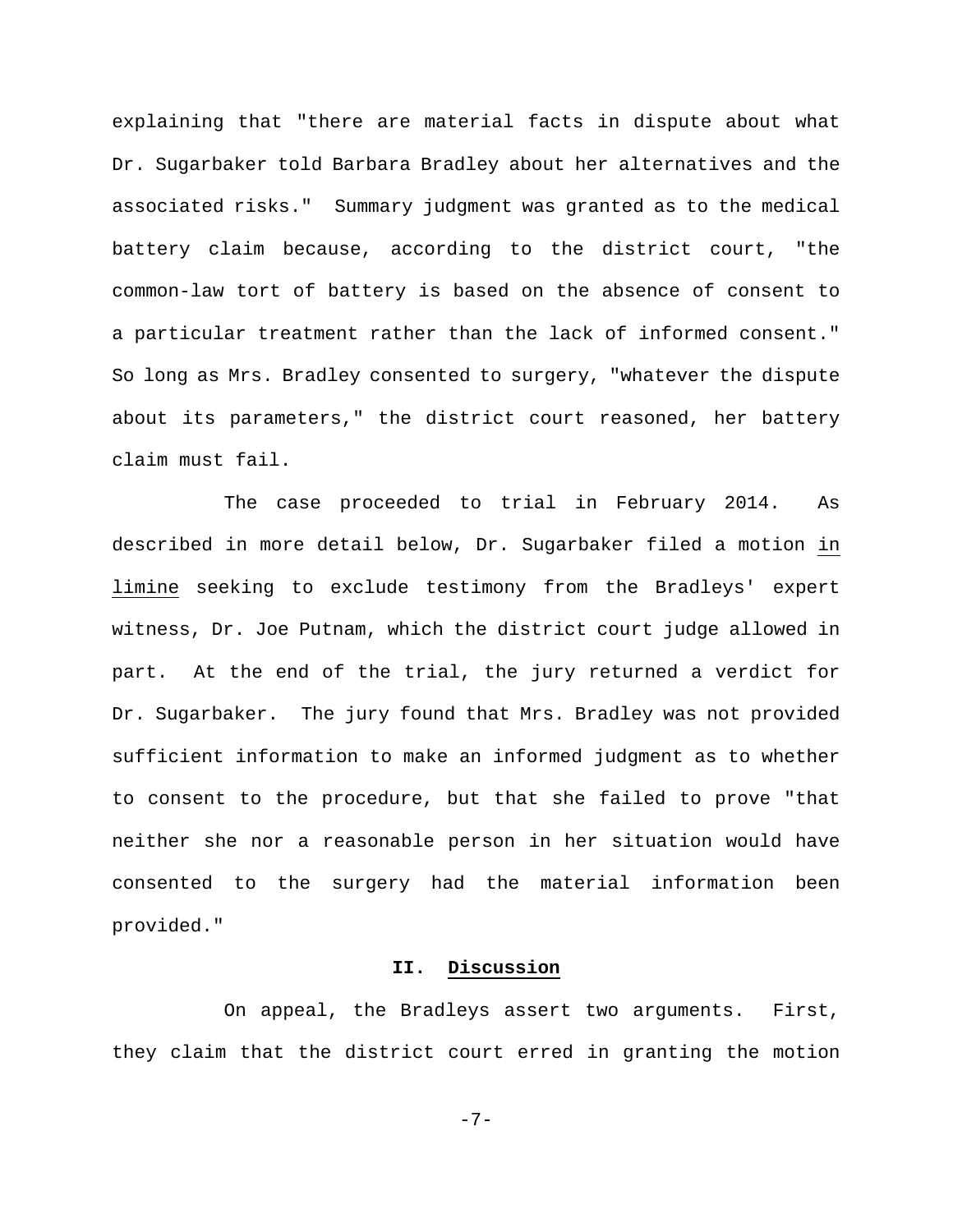for summary judgment as to the battery claim. Second, they fault the district court for excluding portions of Dr. Putnam's testimony. We address each argument in turn.

## **A. Battery Claim**

## **1. Standard of Review**

Orders granting or denying summary judgment are subject to de novo review. Loubriel v. Fondo del Seguro del Estado, 694 F.3d 139, 142 (1st Cir. 2012). We view "the facts in the light most favorable to the non-moving party," Román v. Potter, 604 F.3d 34, 38 (1st Cir. 2010), and "affirm only if the record reveals 'that there is no genuine dispute as to any material fact and the movant is entitled to judgment as a matter of law.'" Avery v. Hughes, 661 F.3d 690, 693 (1st Cir. 2011) (quoting Fed. R. Civ. P. 56(a)).

### **2. Battery Under Massachusetts Law**

A diversity suit such as this is governed by Massachusetts substantive law. See Nett v. Bellucci, 269 F.3d 1, 5 (1st Cir. 2001). In Massachusetts, battery is defined as "an intentional offensive touching of a person done without consent." Moore v. Eli Lilly & Co., 626 F. Supp. 365, 368 (D. Mass. 1986) (citing Belger v. Arnot, 183 N.E.2d 866, 869 (Mass. 1962)). In the medical context, battery qualifies as "medical treatment of a competent patient without his consent." In re Spring, 405 N.E.2d

-8-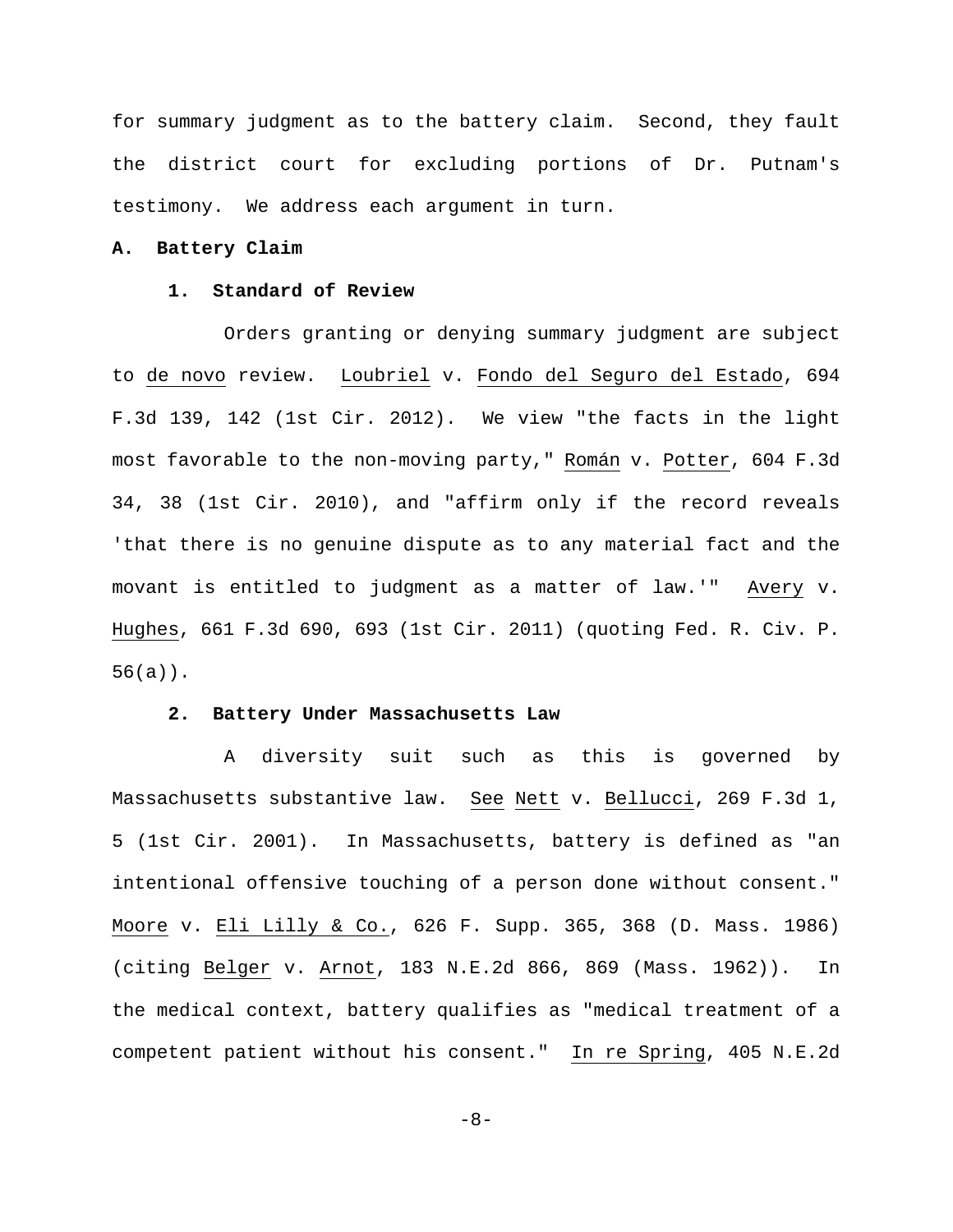115, 121 (Mass. 1980). The Bradleys contend that Dr. Sugarbaker committed battery by failing to obtain consent to remove a large section of Mrs. Bradley's lung before performing the wedge resection procedure.

For medical battery claims, Massachusetts courts distinguish "lack of consent" from "a lack of informed consent." Moore, 626 F. Supp. 2d at 368. Accordingly, while an allegation that there was no consent may be brought as a battery claim, where the question of consent touches on the appropriate standard of care -- for example, whether a patient was informed of the risks accompanying a procedure -- the action is better understood as sounding in negligence. See, e.g., id. ("While early cases treated lack of informed consent as vitiating the consent to treatment so there was liability for battery, the modern view is that the action is in reality one for negligence in failing to conform to the proper standard." (quoting Mink v. Univ. of Chi., 460 F. Supp. 713, 716 (N.D. Ill. 1978))); Feeley v. Baer, 679 N.E.2d 180, 182 n.4 (Mass. 1997) ("Most authorities prefer to treat informed consent liability solely as an aspect of malpractice or negligence." (internal citation omitted)). The reasoning in Heinrich v. Sweet sheds light on the difference between battery claims and medical malpractice claims premised on a lack of informed consent. Dismissing a medical battery claim, the

-9-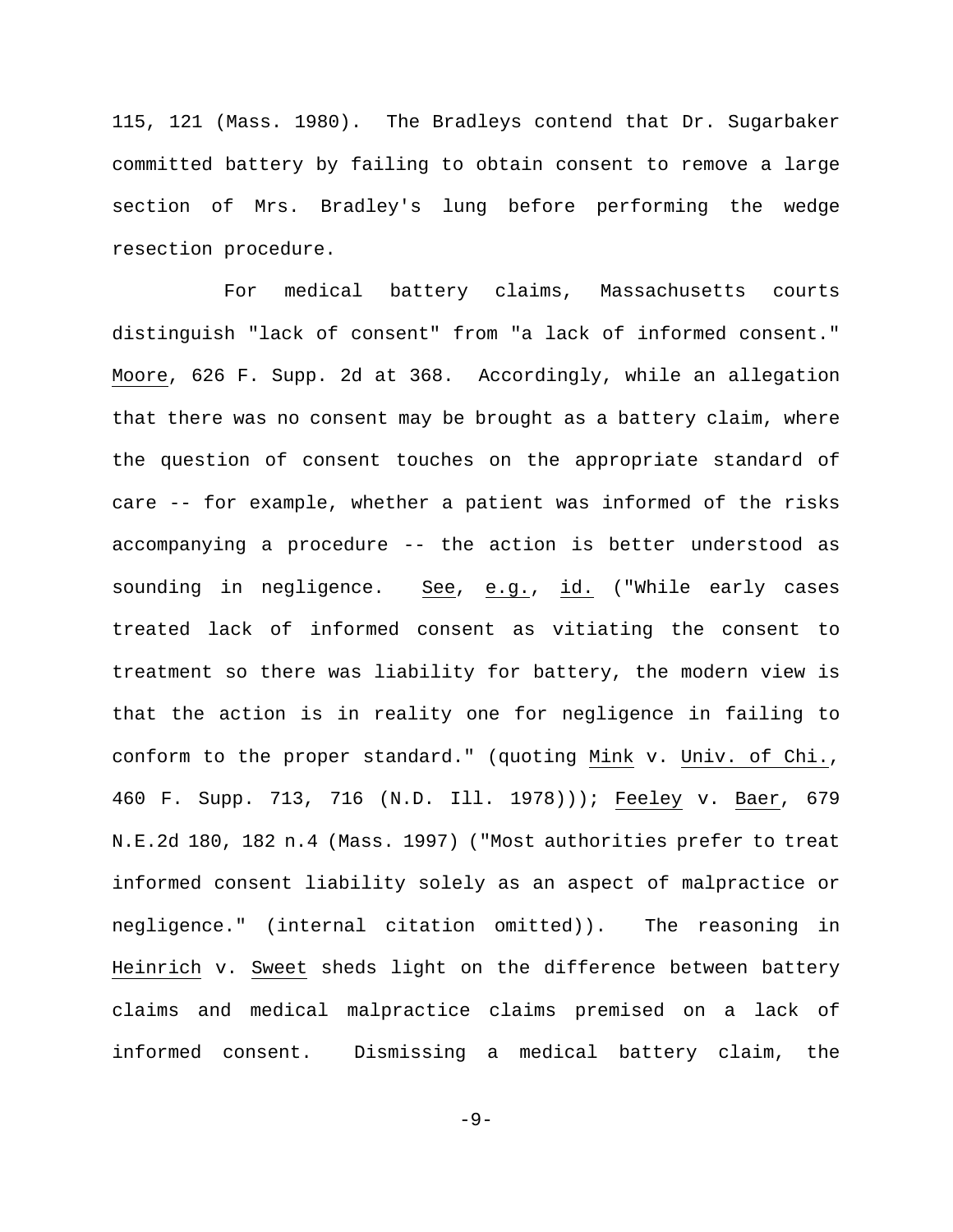district court explained, "[t]he Plaintiffs do not contend that [they] gave no consent at all"; rather, the district court noted, they claimed that relevant risks had not been disclosed. Heinrich v. Sweet, 49 F. Supp. 2d 27, 38 (D. Mass. 1999) (emphasis added). As a result, the claim "should be treated as a claim for medical malpractice." Id.

The Bradleys identify documents leading up to the surgery as evidence that she never consented to a wedge resection procedure. For example, while Mrs. Bradley's consent form explicitly refers to a bronchoscopy, mediastinoscopy, and minithoracotomy, it contains no mention of a wedge resection. Similarly, while bronchoscopy, mediastinoscopy, minithoracotomy, and biopsy are marked on Mrs. Bradley's surgical booking form, the box for wedge resection is not marked. Mrs. Bradley essentially argues that she consented to certain enumerated procedures, and that the lack of references to a wedge resection before surgery indicates that there was no consent for that procedure. But Mrs. Bradley's focus on nomenclature is unavailing.

To be sure, Mrs. Bradley identifies critical differences between the first five samples and the final sample. She asserts that the timing of the test results for the first five samples suggests that Dr. Sugarbaker confirmed that the mass was not malignant before he performed the wedge resection, and that --

 $-10-$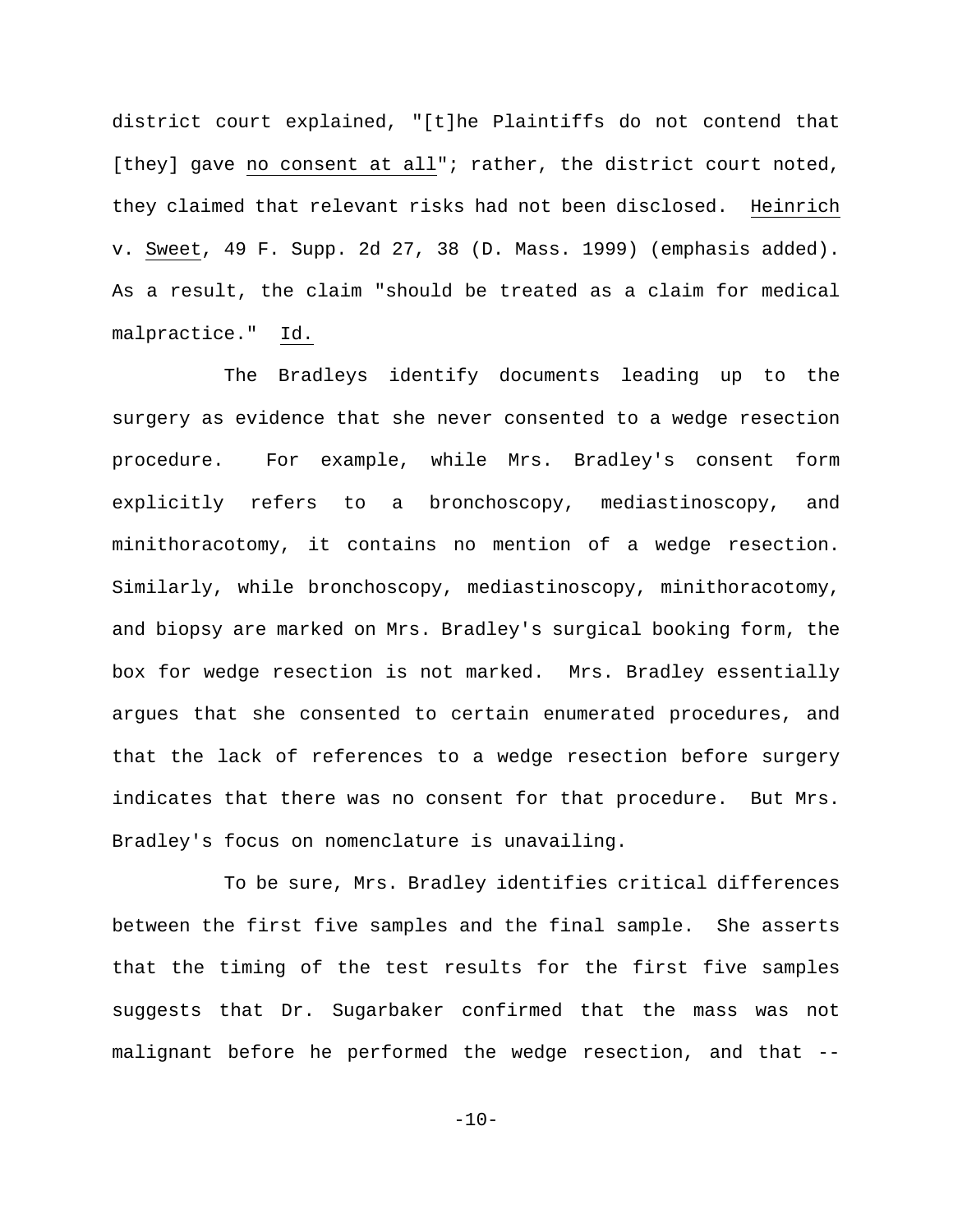whereas the other samples were tested in their entirety -- only a small portion of the wedge resection was tested. As a result, Mrs. Bradley's argument appears to be that she only consented to diagnostic procedures, whereas the removal of scar tissue (the wedge resection) was a treatment to which she did not consent. While the record is "viewed in the light most favorable to the nonmovant" on summary judgment, Casas Office Machs., Inc. v. Mita Copystar Am., Inc., 42 F.3d 668, 679 (1st Cir. 1994), the evidence here simply does not support the contention that the wedge resection had no diagnostic purpose. To the contrary, the mass was tested for malignancies and those results were incorporated into Dr. Sugarbaker's conclusion that Mrs. Bradley did not have cancer.

Mrs. Bradley consented to surgery for the purpose of diagnosing an irregular mass on her lung. And there is no genuine dispute that Dr. Sugarbaker's surgery furthered that purpose. The dispute concerns, instead, whether Dr. Sugarbaker adequately described the extent of the cutting and the tissue removal that would be involved depending on the results of initial biopsies during the surgery. Massachusetts law distinguishes between "touching without consent which all concede is a battery," and "a consented touching for which consent was induced by inadequate information," which is addressed under the malpractice rubric.

-11-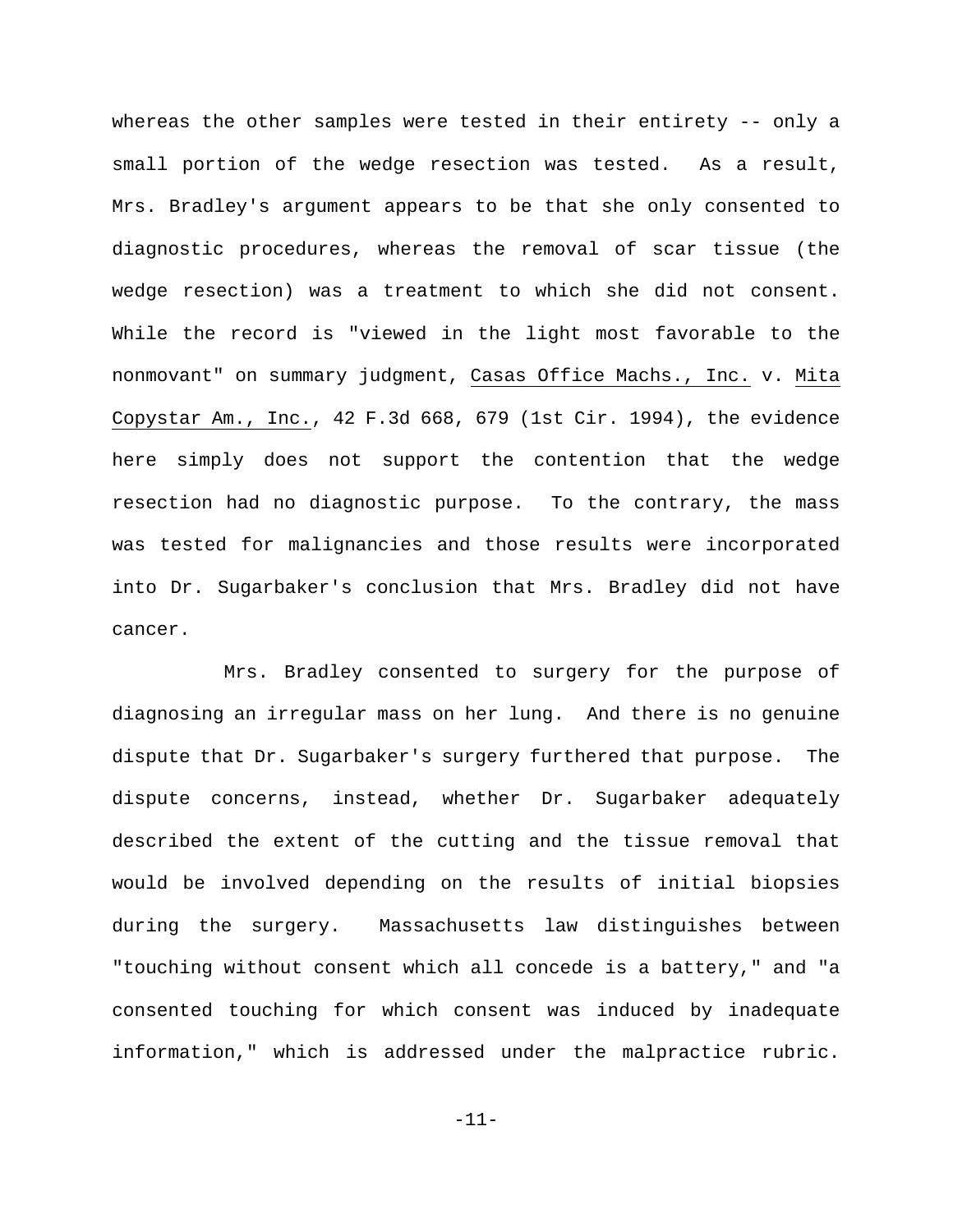Erikson v. Garber, No. 1511, 2003 WL 21956025, at \*3 (Mass. App. Div. Aug. 13, 2003). The circumstances here do not quite fall into either category because the inadequacy of the information included a failure to describe the extent of the cutting. Nevertheless, where a surgery and its purpose were agreed to, and where the actual extent of the surgery was in keeping with the purpose, we would expect Massachusetts courts to treat the inadequacy under a theory of malpractice. See Feeley, 679 N.E.2d at 183 (quoting approvingly from a treatise discussing the policy reasons for funneling claims of this type into the malpractice rubric).

We do not foreclose the possibility that a question as to the scope of consent may sustain a medical battery claim in some instances. See Reddington v. Clayman, 134 N.E.2d 920, 922 (Mass. 1956) (recognizing a battery claim where a doctor removed the uvula after only receiving consent to remove the adenoids and tonsils); 14C Mass. Prac., Summary of Basic Law § 17.151 ("[I]f the patient has consented to one type of treatment and the physician performs another, a case of battery is also established."). But there was a logical nexus between the wedge resection and the other five samples: the wedge resection came from the general area for which Mrs. Bradley had consented to surgery, and samples from the wedge resection were tested for

-12-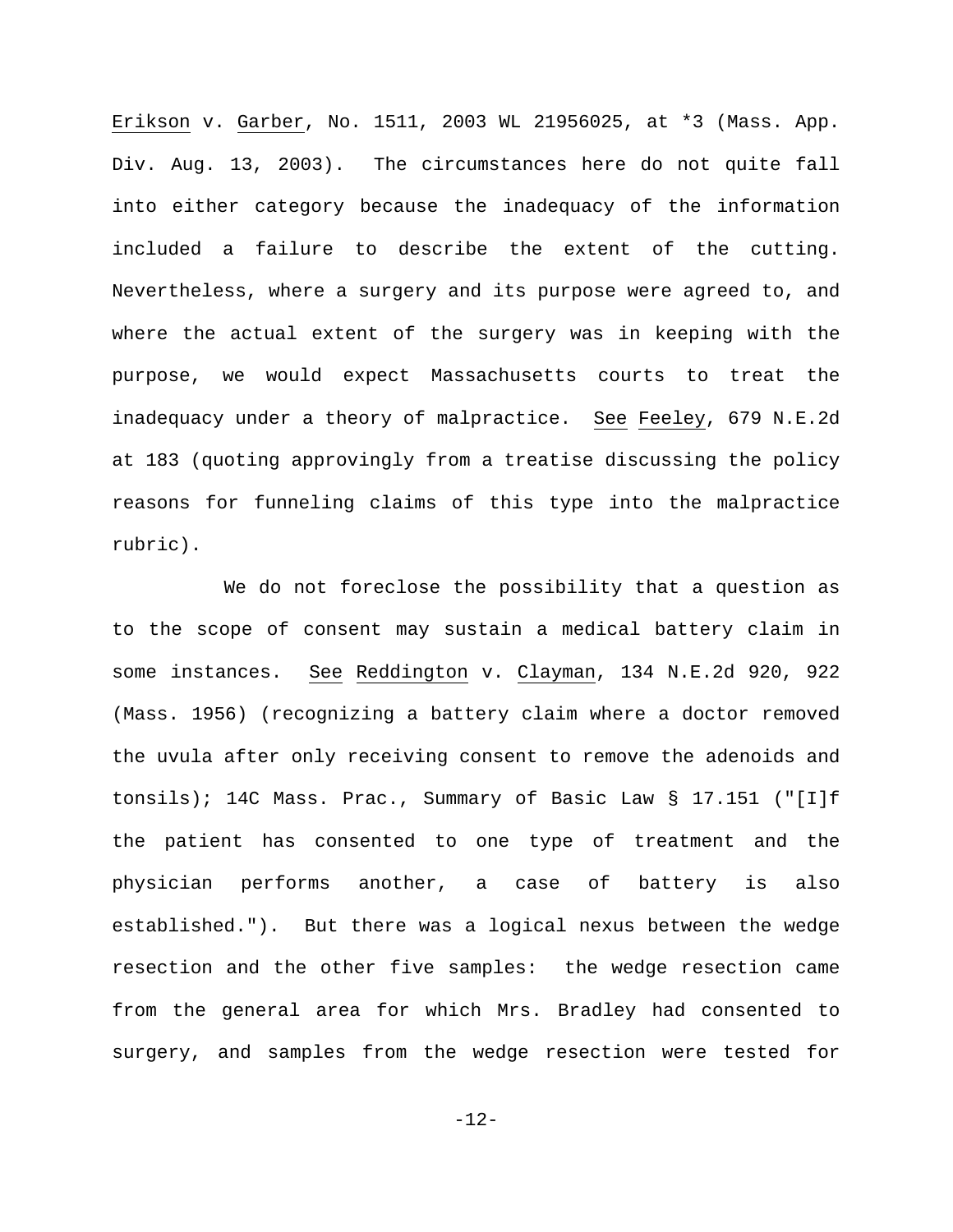cancer. As Mrs. Bradley contends, questions remain as to whether she was adequately apprised of the potential scope of the surgery beforehand. But, because this claim ultimately centers on the standard of care used by Dr. Sugarbaker, it should be treated as an action in negligence, not battery. Feeley, 679 N.E.2d at 183 (stating that "the problem of informed consent is essentially one of professional responsibility, not intentional wrongdoing, and can be handled more coherently within the framework of negligence law than as an aspect of battery" (internal quotation marks omitted)).

The Bradleys also focus on the relative size of the samples, contending that Mrs. Bradley understood that Dr. Sugarbaker would only be extracting much smaller samples of tissue. The Bradleys explain, "if [Mrs. Bradley] had asked Dr. Sugarbaker to . . . avoid major surgery, her battery claim would succeed because the wedge resection, which was major surgery, would have fallen outside the scope of her narrow consent." But even were we to accept Mrs. Bradley's contention that a wedge resection qualified as a "major surgery," there is no evidence in the record that Mrs. Bradley ever asked Dr. Sugarbaker to remove only small samples. During her deposition, Mrs. Bradley stated that Dr. Sugarbaker did not indicate how many samples he would take or how large those samples would be. Rather, Mrs. Bradley assumed that

-13-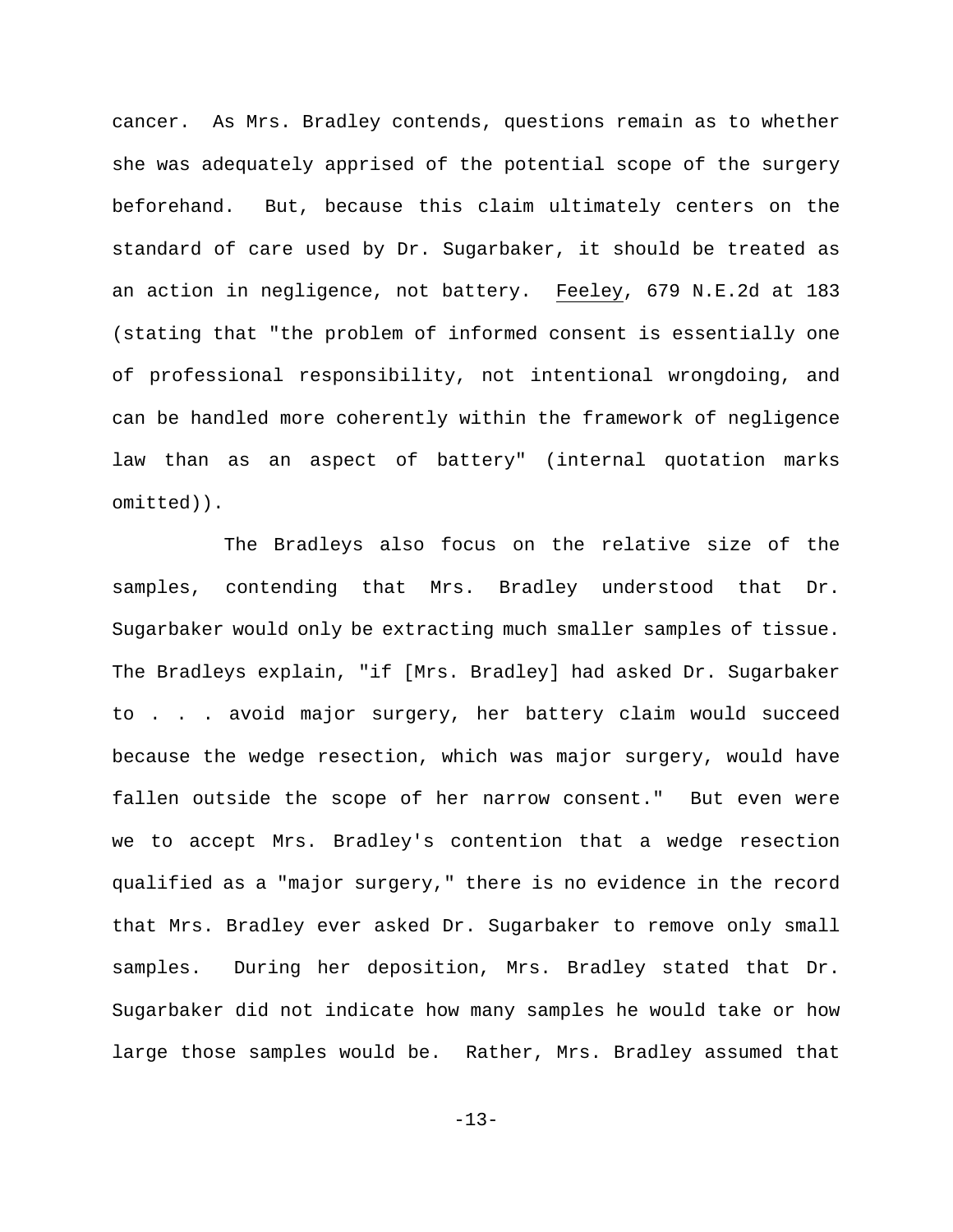the surgery would only consist of "little snippets of the mass." Viewed in the light most favorable to Mrs. Bradley, such testimony does not support the inference that Dr. Sugarbaker ever affirmatively represented that he would take only small samples; at worst, it suggests that Dr. Sugarbaker failed to provide adequate information as to the size of the samples that would be removed.

#### **B. Negligence and Informed Consent Claims**

#### **1. Informed Consent Under Massachusetts Law**

Massachusetts law recognizes the right of a competent adult to forgo treatment, and the "[k]nowing exercise of this right requires knowledge of the available options and the risks attendant on each." Harnish v. Children's Hosp. Med. Ctr., 439 N.E.2d 240, 242 (Mass. 1982). For a plaintiff to prevail on a theory of informed consent, "(1) the physician must have a duty to disclose the information at issue to the patient, and (2) the breach of that duty must be causally related to the patient's injury." Halley v. Birbiglia, 458 N.E.2d 710, 715 (Mass. 1983). Under the duty inquiry,

(a) a sufficiently close doctor-patient relationship must exist; (b) the information subject to disclosure must be that which the doctor knows or reasonably should know; (c) the information must be of such a nature that the doctor should reasonably recognize that it is material to the patient's decision; and (d) the doctor must fail to disclose the subject information to the patient.

-14-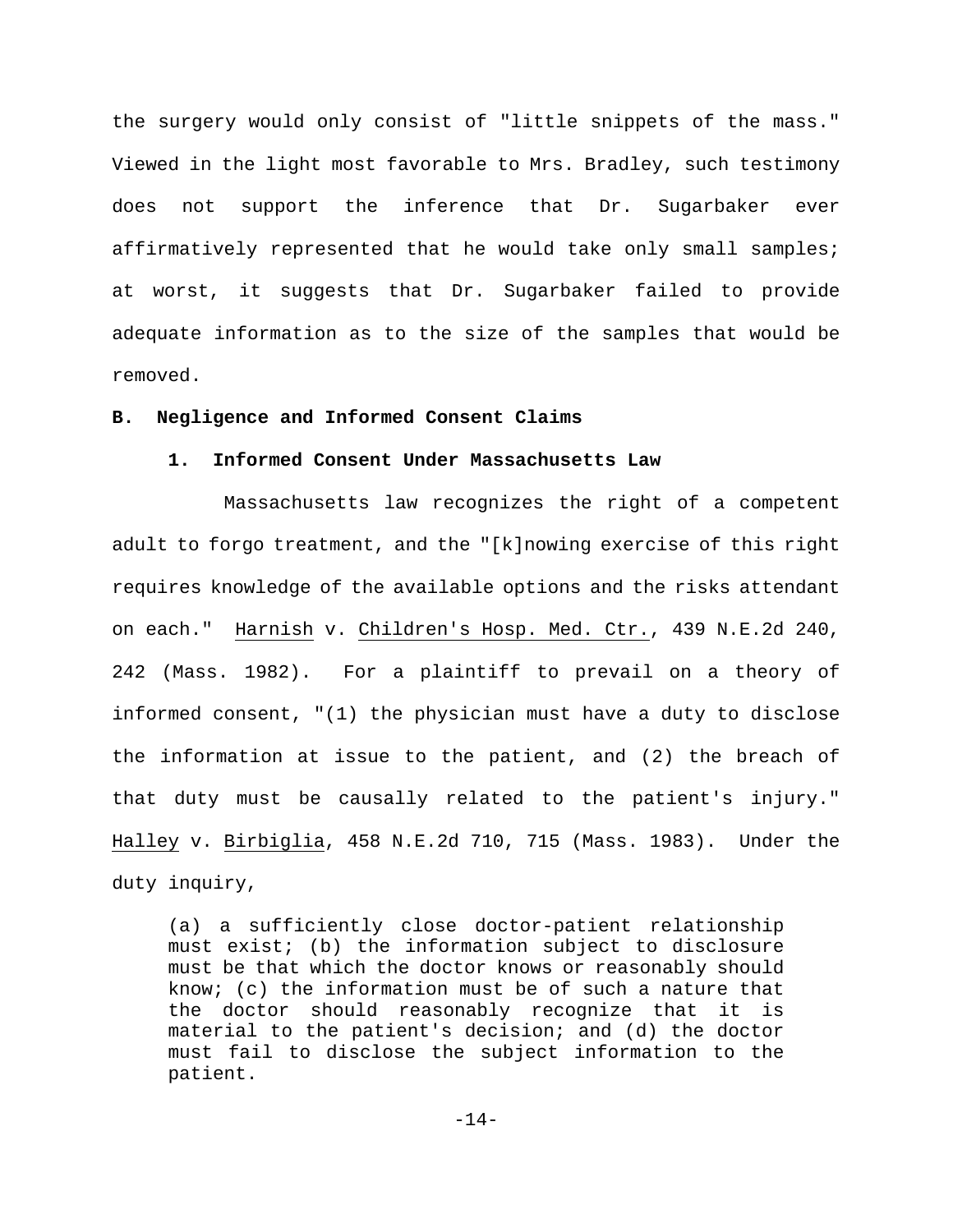Id. In turn, for the causation inquiry, the plaintiff must demonstrate "that had the proper information been provided neither he nor a reasonable person in similar circumstances would have undergone the procedure." Harnish, 439 N.E.2d at 244.

A physician need only disclose information "that is material to an intelligent decision by the patient whether to undergo a proposed procedure." Id. at 243. Materiality is defined as "the significance a reasonable person, in what the physician knows or should know is his patient's position, would attach to the disclosed risk or risks in deciding whether to submit or not to submit to surgery or treatment." Id. (internal citation omitted); accord Precourt v. Frederick, 481 N.E.2d 1144, 1146 (Mass. 1985). In addition to encompassing the risks associated with a particular procedure, material information also includes "the available alternatives, including their risks and benefits." Harnish, 439 N.E.2d at 243.

#### **2. Medical Negligence Under Massachusetts Law**

The Bradleys also assert claims of medical negligence. To show medical negligence, the "plaintiff must show (1) the existence of a doctor or nurse-patient relationship, (2) that the performance of the doctor or nurse did not conform to good medical practice, and (3) that damage resulted therefrom." St. Germain v. Pfeifer, 637 N.E.2d 848, 851 (Mass. 1994). To establish the

-15-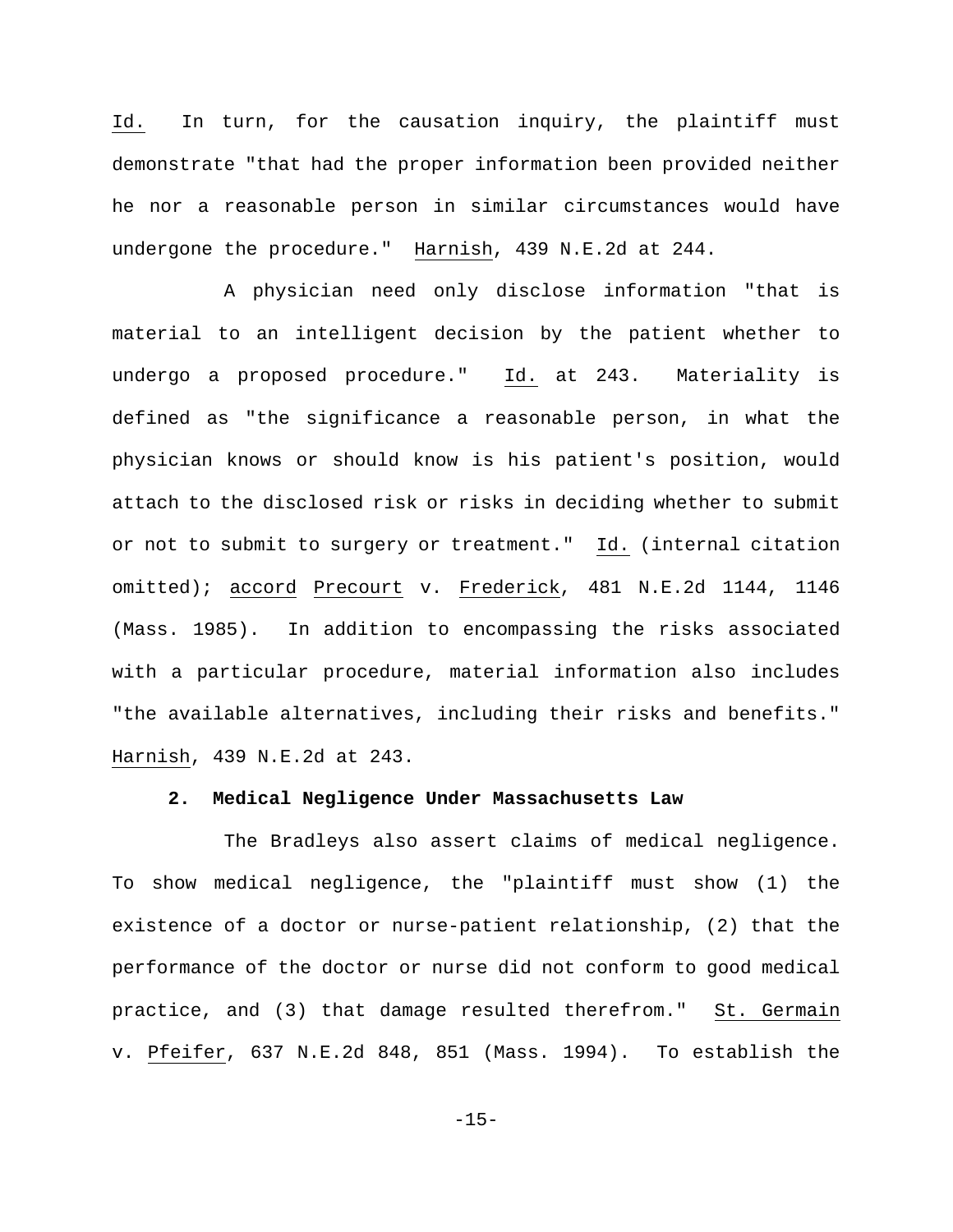appropriate standard of care, a plaintiff typically must present expert testimony to that effect. Pagés-Ramírez v. Ramírez-González, 605 F.3d 109, 113 (1st Cir. 2010) ("In order to determine the applicable standard of care in a medical malpractice action and to make a judgment on causation, a trier of fact will generally need the assistance of expert testimony.").

# **3. Admissibility of Expert Testimony**

Rule 702 of the Federal Rules of Evidence governs the admission of expert testimony. Fed. R. Evid. 702. Rule 702 requires that the "testimony be (1) 'based upon sufficient facts or data,' (2) 'the product of reliable principles and methods,' and (3) that the witness apply 'the principles and methods reliably to the facts of the case.'" Pagés-Ramírez, 605 F.3d at 113 (quoting Fed. R. Evid. 702). When determining whether such evidence is admissible, "the judge must determine: 'whether the expert is proposing to testify to (1) scientific knowledge that (2) will assist the trier of fact to understand or determine a fact in issue.'" Mitchell v. United States, 141 F.3d 8, 14 (1st Cir. 1998) (quoting Daubert v. Merrell Dow Pharm., Inc., 509 U.S. 579, 592–93 (1993)). A district court enjoys broad discretion when making such evidentiary determinations, id. at 15, and its decision to admit or exclude testimony is reviewed for an abuse of discretion, Pagés-Ramírez, 605 F.3d at 115. But "[t]he standard

-16-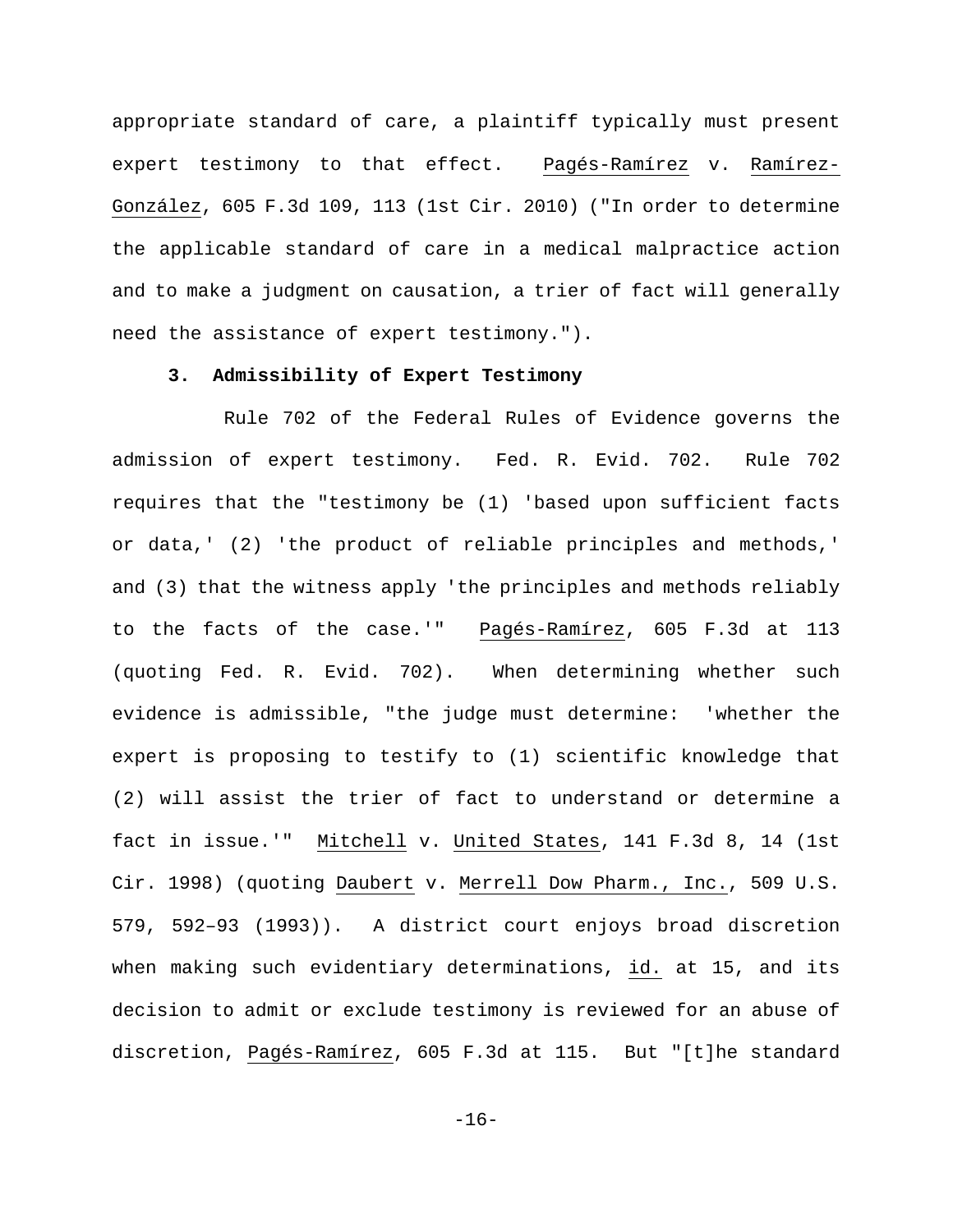is not monolithic: within it, embedded findings of fact are reviewed for clear error, [and] questions of law are reviewed de novo." Milward v. Acuity Specialty Prods. Grp., Inc., 639 F.3d 11, 13–14 (1st Cir. 2011) (quoting Ungar v. Palestine Liberation Org., 599 F.3d 79, 83 (1st Cir. 2010)). We affirm where the lower court's "error [does] not affect the parties' substantial rights and likely [does] not affect the outcome of the case." Martínez v. Cui, 608 F.3d 54, 59 (1st Cir. 2010).

#### **4. Analysis**

i

The Bradleys contend that the district court erred in excluding Dr. Putnam's testimony related to the availability of an FNA biopsy, explaining that such testimony was relevant to the standard of care for both their informed consent and medical negligence claims.5 The expert disclosure report identified three opinions that subsequently were excluded:

- 1. The surgeon departed from the standard of care by failing to perform a less invasive procedure (such as needle biopsy or bronchoscopy), rather than thoracotomy as the first diagnostic procedure.
- 2. If the surgeon dissuaded the patient from consideration of needle biopsy, an alternative to diagnosis of the superior sulcus tumor and which would modify the patient's treatment options, the surgeon departed from the standard of care.

The parties do not dispute Dr. Putnam's professional qualifications on appeal. Rather, their dispute is limited to the relevance of his testimony.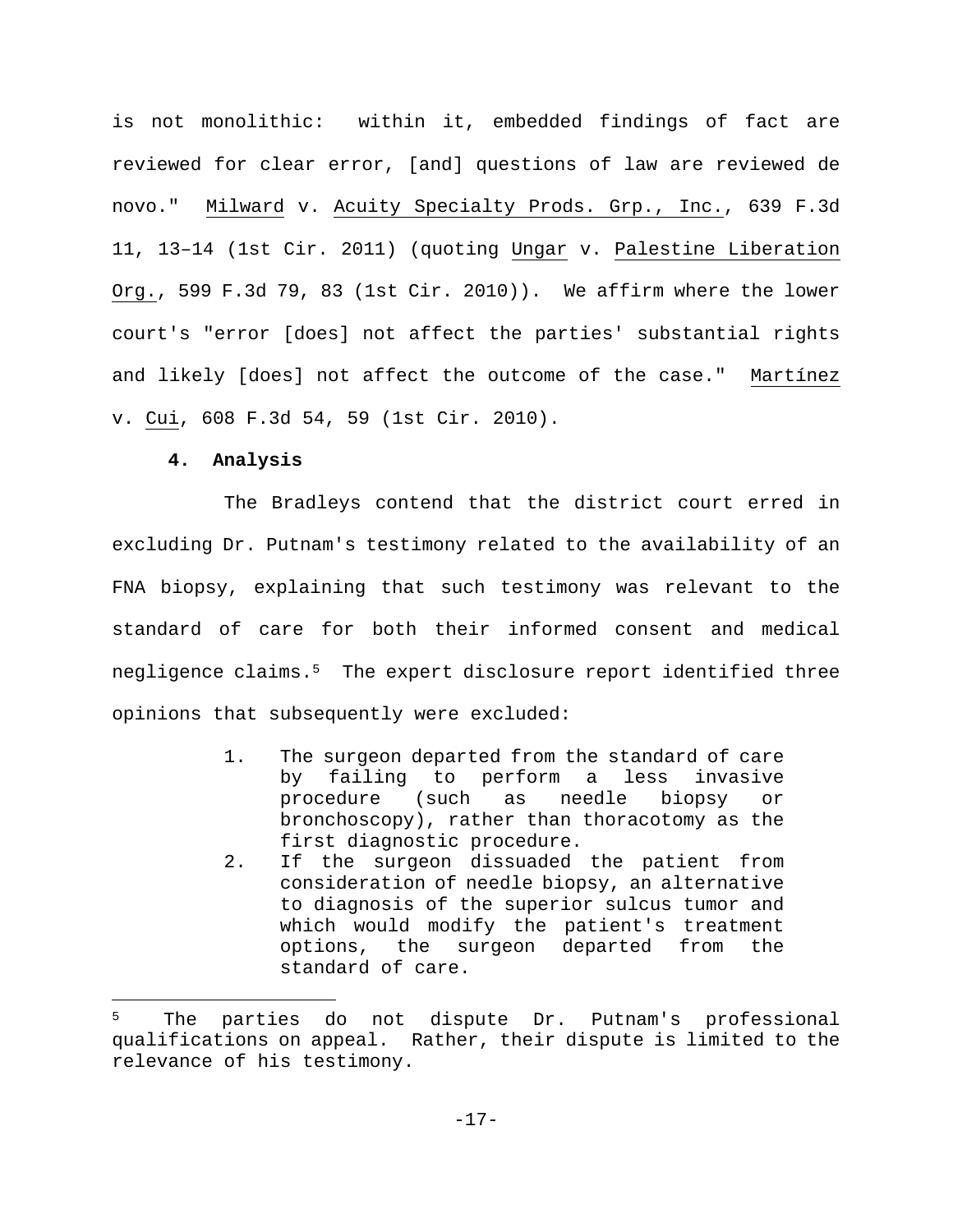3. If the surgeon did not do so, the surgeon departed from the standard of care by failing to discuss with the patient and family the alternative diagnostic options to wedge resection (such as needle biopsy or bronchoscopy) as part of informed consent.<sup>6</sup>

The Bradleys contend that Dr. Putnam's testimony regarding Dr. Sugarbaker's failure to discuss the availability of the FNA biopsy was relevant to the available alternatives and the standard of care for the informed consent claims. During the trial, the Bradleys expanded upon Dr. Putnam's expected testimony, which would touch on the "general approach of getting informed consent which involves a general discussion of what you're going to do, the risks, the benefits, the reasonable alternatives and the risks and benefits of those." The Bradleys acknowledged that this was not a situation where an FNA biopsy had never been offered -- indeed, one had been scheduled, with another hospital, prior to the PET scan. Nevertheless, the Bradleys contend that Dr. Sugarbaker did not satisfy the standard of care articulated in Harnish by failing to engage in a discussion of "the alternate routes of obtaining a biopsy" after her PET scan: "[Mrs. Bradley] can't possibly have understood that something she was told was not

The district court did admit portions of Dr. Putnam's testimony pertaining to Dr. Sugarbaker's failure to discuss Mrs. Bradley's increased risk of complications in light of her previous chest trauma.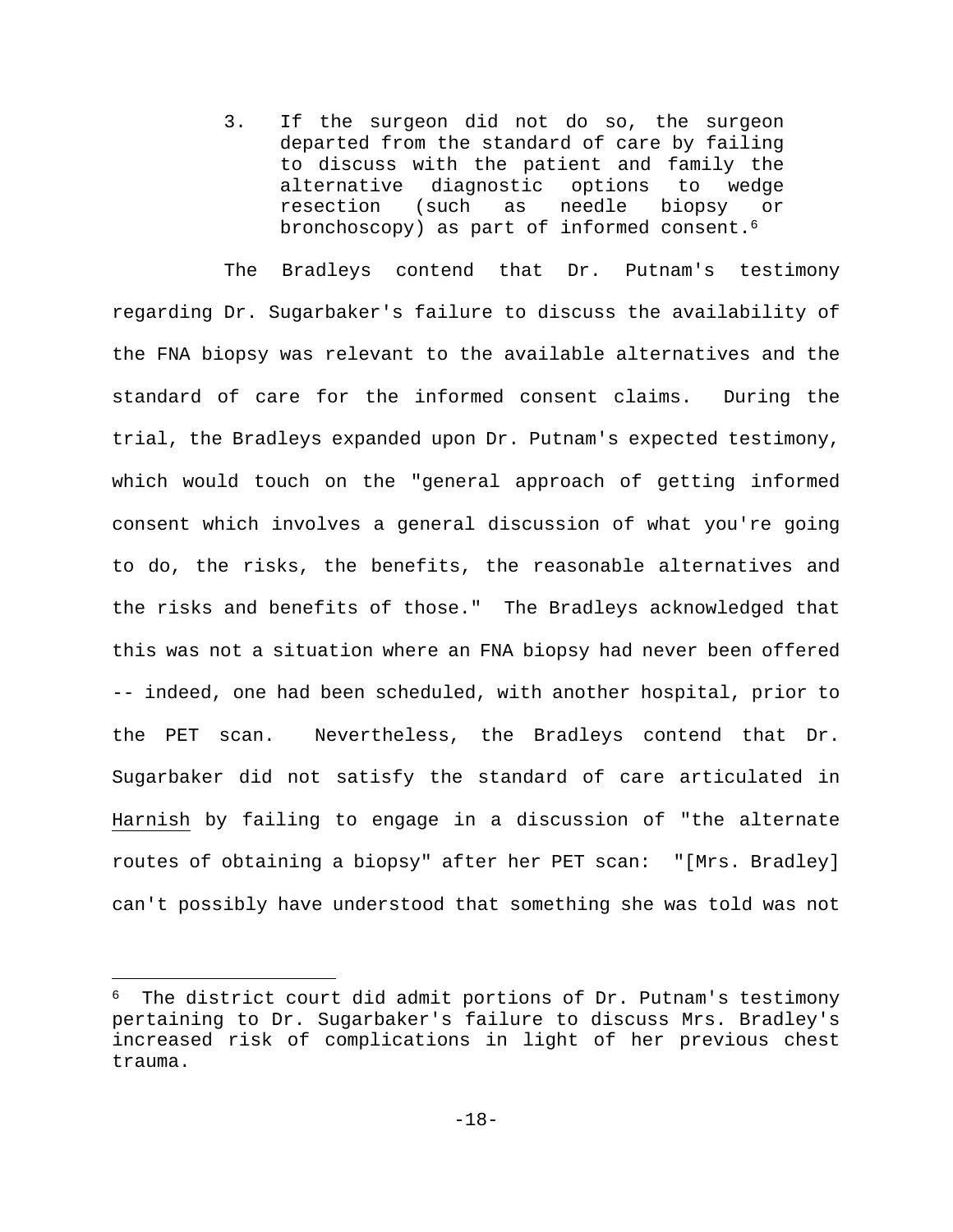going to be pursued anymore would have given her the alternate means of obtaining the information she wanted on December 14th [the date of the PET scan]."

As to Dr. Sugarbaker's failure to perform a less invasive procedure, Dr. Putnam would have testified that performing an FNA biopsy was relevant to the standard of care for purposes of the medical negligence claim.<sup>7</sup> In this respect, the Bradleys intended to have Dr. Putnam testify that an FNA biopsy "is less invasive and . . . safer than doing surgery." Dr. Putnam would explain that an FNA biopsy "is a standard initial diagnostic procedure" that would provide "crucial" information "before an operation would be performed."

As to causation, the Bradleys also intended for Dr. Putnam to testify that "what happened to Barbara Bradley would not have happened had the standard of care been followed." Dr. Putnam would have explained that, where an FNA biopsy returns negative results, the doctor should discuss with the patient the likelihood that the mass is nevertheless cancerous. In the case of Mrs.

i<br>Li

<sup>7</sup> During trial, the Bradleys' counsel referred to this testimony as Dr. Putnam's "second specific opinion." As listed on the disclosure report, the "second" opinion concerns whether Dr. Sugarbaker, having allegedly dissuaded Mrs. Bradley from undergoing an FNA biopsy, deviated from the standard of care. The discussion that follows, however, touches on the failure to perform the procedure, which is in fact the first opinion listed on the disclosure report.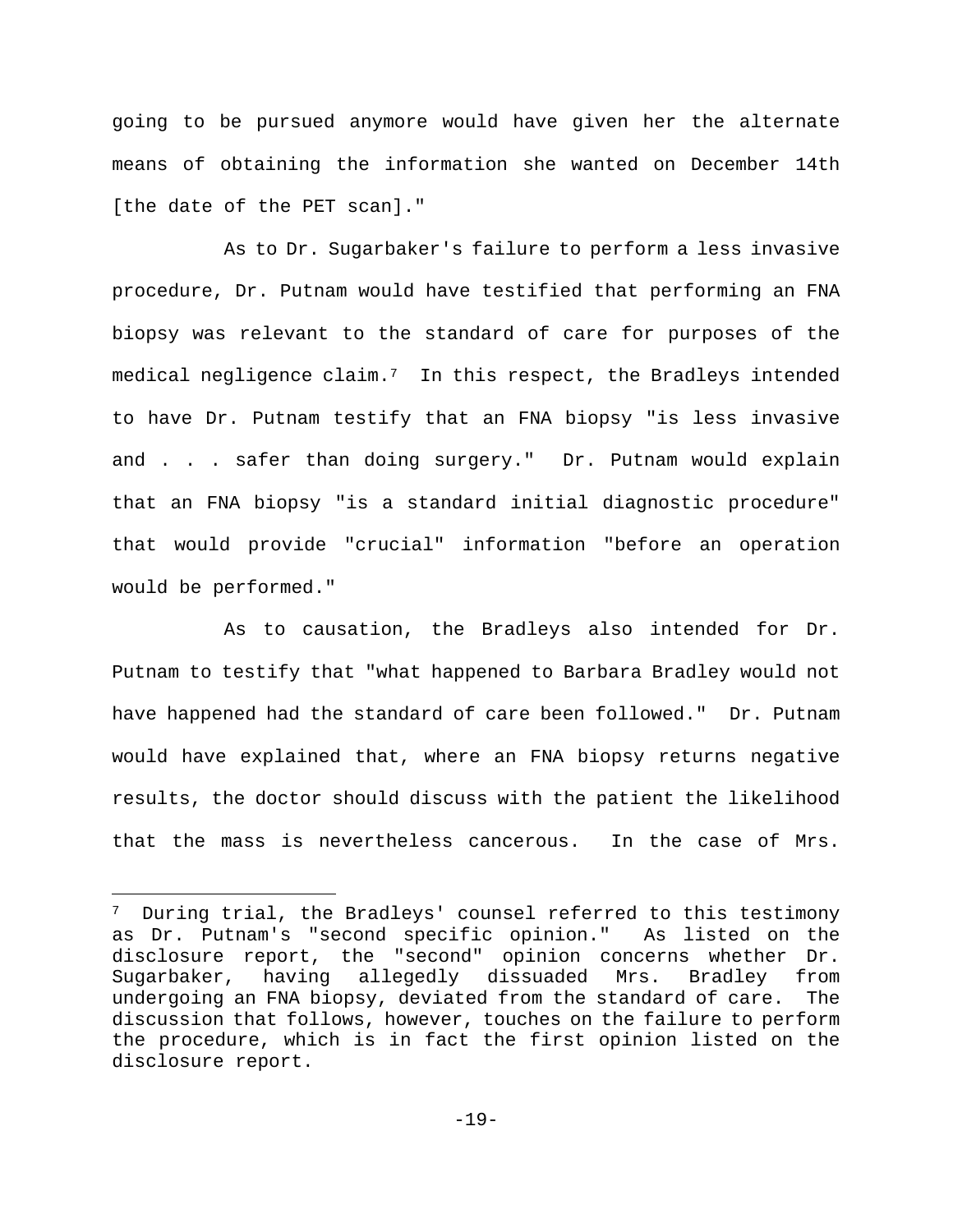Bradley, who had suffered previous chest trauma, the doctor would then explain the "greater than average risk" posed by surgery and query whether other therapy options are available.

## **a. Federal Rule of Evidence 103(a)(2)**

Dr. Sugarbaker first contends that the Bradleys did not preserve their evidentiary issue as they failed to comply with Rule 103(a)(2) of the Federal Rules of Evidence, which requires one "claim[ing] error in a ruling to admit or exclude evidence" to "inform[] the court of its substance by an offer of proof, unless the substance was apparent from context." Dr. Sugarbaker contends that "the Bradleys did not make an offer of proof with respect to the specifics of the relevant opinion testimony that they sought to elicit from Dr. Putnam."

This assertion is unsupported by the record. The Bradleys' proffer included a detailed Disclosure Report from Dr. Putnam as well as a deposition. Indeed, when determining which sections of Dr. Putnam's disclosure report were admissible, the district court methodically analyzed each paragraph of the disclosures. Such specificity is a strong indication that the Bradleys' proffer satisfied Rule 103's requirements.

Turning to the merits, we address each of Dr. Putnam's three opinions in turn.

 $-20-$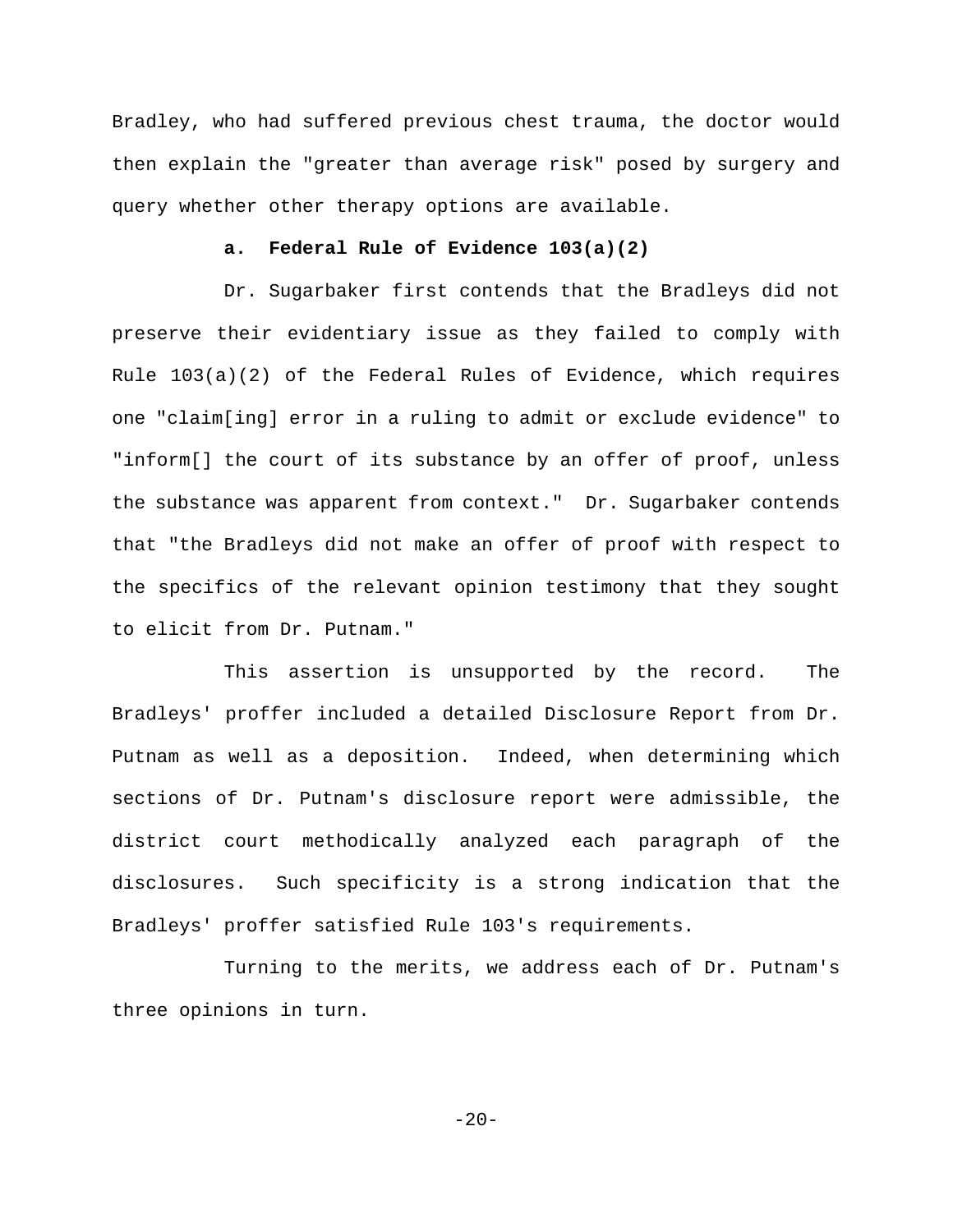# **b. Opinion 3: Dr. Sugarbaker Failed to Discuss the Alternative Diagnostic Options**

The district court excluded Dr. Putnam's testimony regarding Dr. Sugarbaker's failure to discuss alternatives. It reasoned that, while the FNA biopsy theoretically was an alternative, it was not an alternative in this instance: "[the FNA biopsy] was . . . considered an alternative until it stopped being one." The district court noted that this decision was based on "the facts of the case," which indicate that an FNA biopsy "was not a practical alternative."

Dr. Sugarbaker contends that Dr. Putnam's testimony improperly spoke to the materiality of the availability of the FNA biopsy. Under Massachusetts law, "[t]he materiality determination is one that lay persons are qualified to make without the aid of an expert." Harnish, 439 N.E.2d at 243. As a threshold matter, a judge will consider the "severity of the injury" as well as the "likelihood that it will occur." Precourt, 481 N.E.2d at 1148. The determination of whether that information is "material" is then left to the factfinder. Id. at 1148–49. As a matter of law, a negligible risk is not material and need not be submitted to the jury. Id. at 1149.8 In Precourt, the Supreme Judicial Court

<sup>8</sup> In Harrison v. United States, 284 F.3d 293 (1st Cir. 2002), we expanded upon Precourt, noting that "the caselaw stands for the proposition that there is no duty to disclose negligible risks, not that all non-negligible risks are actionable if not revealed."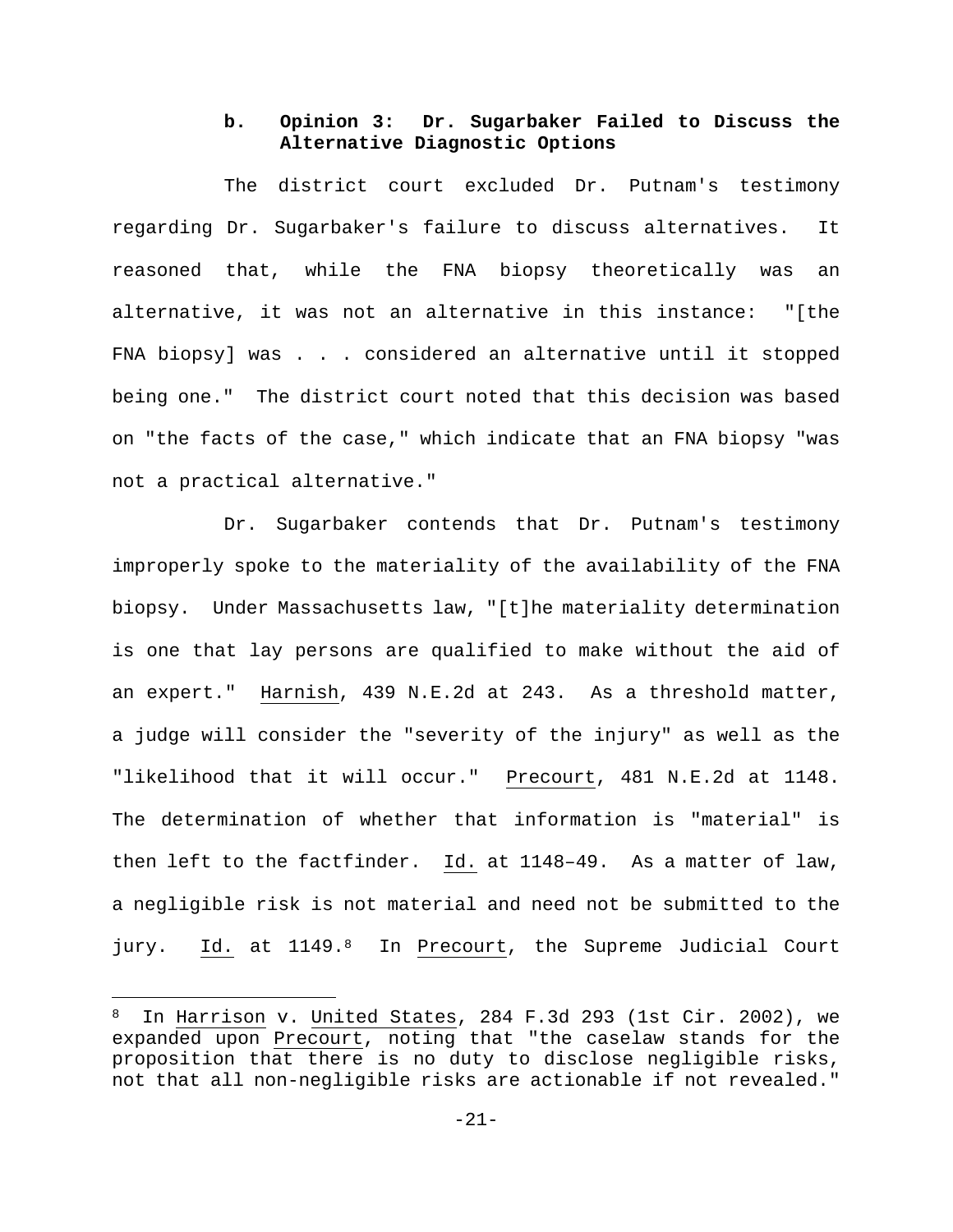("SJC") of Massachusetts cautioned, "[t]he development of our law concerning risks that as a matter of law may be considered remote, and those that may be left to the determination of a fact finder, must await future cases." Id.

As discussed herein, Opinion 3 would have included testimony touching on the "general approach to getting informed consent." Dr. Putnam would have explained that Dr. Sugarbaker failed to inform Mrs. Bradley of an FNA biopsy, which would "be the easiest, most straightforward, [and] carry the greatest benefit of a diagnostic with the least risk, of any procedure." Contrary to Dr. Sugarbaker's assertions, Dr. Putnam's testimony does not infringe on the jury's materiality analysis. Rather, it would explain the general category of risks and alternatives that a physician must disclose to his patient and the factors relevant to whether an FNA biopsy should have been disclosed as an alternative in this instance. In this way, Dr. Putnam's testimony was relevant to what the standard of care requires when a physician engages in a discussion of alternatives with his patient. In Harnish, the SJC explained, "[w]hat the physician should know involves professional expertise and can ordinarily be proved only through the testimony of experts." 439 N.E.2d at 243.9 Likewise,

i<br>Li

Id. at 300.

The Bradleys contend that the district court improperly excluded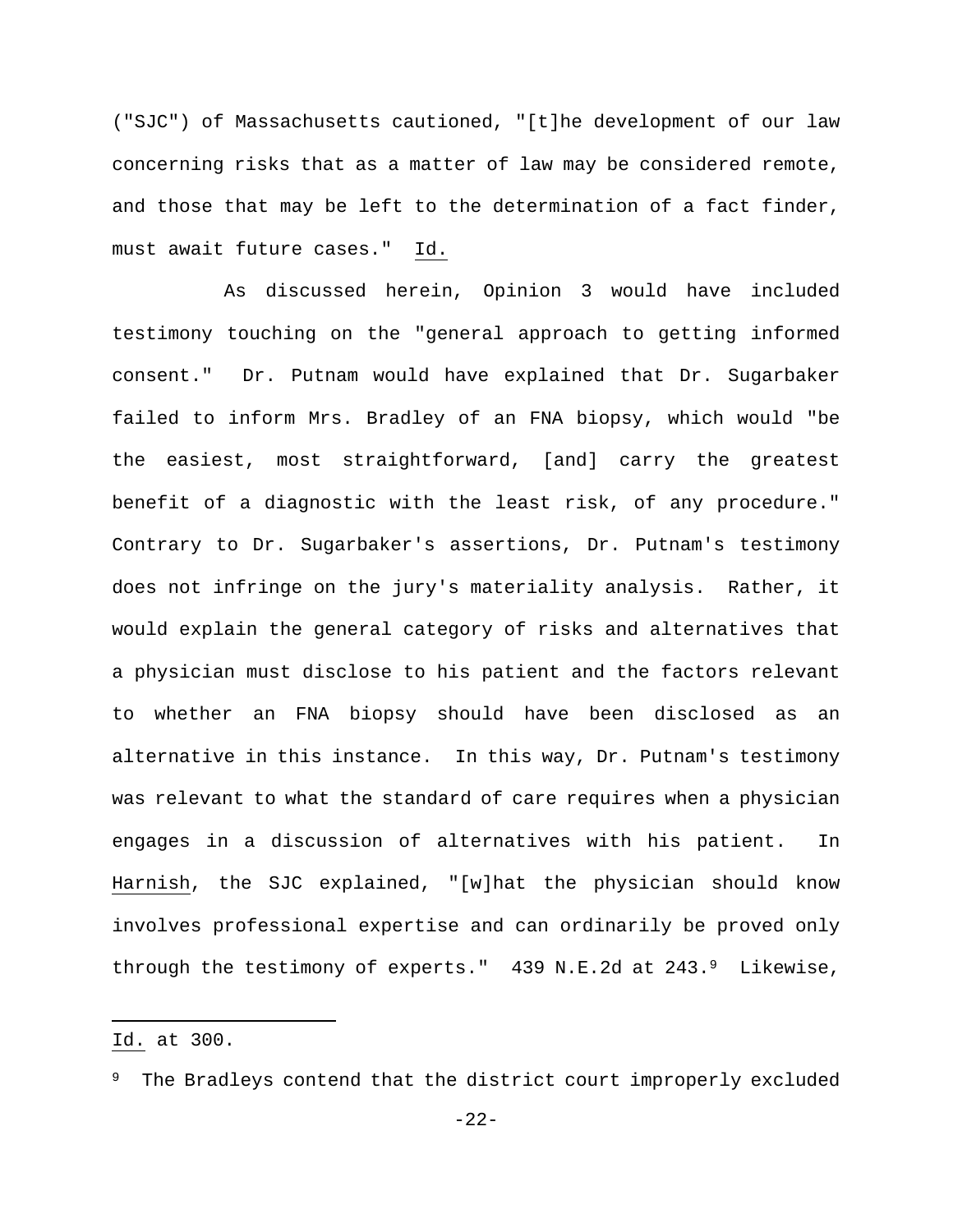the manner that a physician discusses a procedure with a patient and the types of information he must include in that conversation are areas where an expert may be necessary to aid the jury. The fact that Harnish does not require expert testimony on what is material does not mean that expert testimony on the available choices that doctors in the exercise of standard care offer to their patients is not relevant.

Further, the district court's determination that an FNA biopsy was not available as an alternative is not supported by the evidence adduced at trial.<sup>10</sup> Mrs. Bradley recounted a call from

i<br>Li

this evidence on the theory that it embraced an ultimate issue. See Fed. R. Evid. 704(a) ("An opinion is not objectionable just because it embraces an ultimate issue."). To the contrary, the district court stated that "the ultimate question of evaluating severity and likelihood is one for the jury," which is an accurate restatement of the law that the issue of materiality is for the jury. Harnish, 439 N.E.2d at 243.

<sup>&</sup>lt;sup>10</sup> The Bradleys contend that the district court improperly usurped the jury's function by deciding this issue of fact. Under Daubert, however, when determining the admissibility of expert testimony, "the trial judge must determine at the outset, pursuant to [Federal Rule of Evidence] 104(a), whether the expert is proposing to testify to (1) scientific knowledge that (2) will assist the trier of fact to understand or determine a fact in issue." Daubert, 509 U.S. at 592; cf. Fed. R. Evid. 104(b) ("When the relevance of evidence depends on whether a fact exists, proof must be introduced sufficient to support a finding that the fact does exist."). Dr. Putnam's testimony as to whether dissuasion or non-discussion of available alternatives (Opinions 2 and 3, respectively) satisfies the standard of care is only relevant insofar as the Bradleys demonstrated that non-discussion and dissuasion of available alternatives are facts at issue here, and the district court did not err in making this preliminary factual determination. See Bogosian v. Mercedes-Benz of N. Am., Inc., 104 F.3d 472, 476 (1st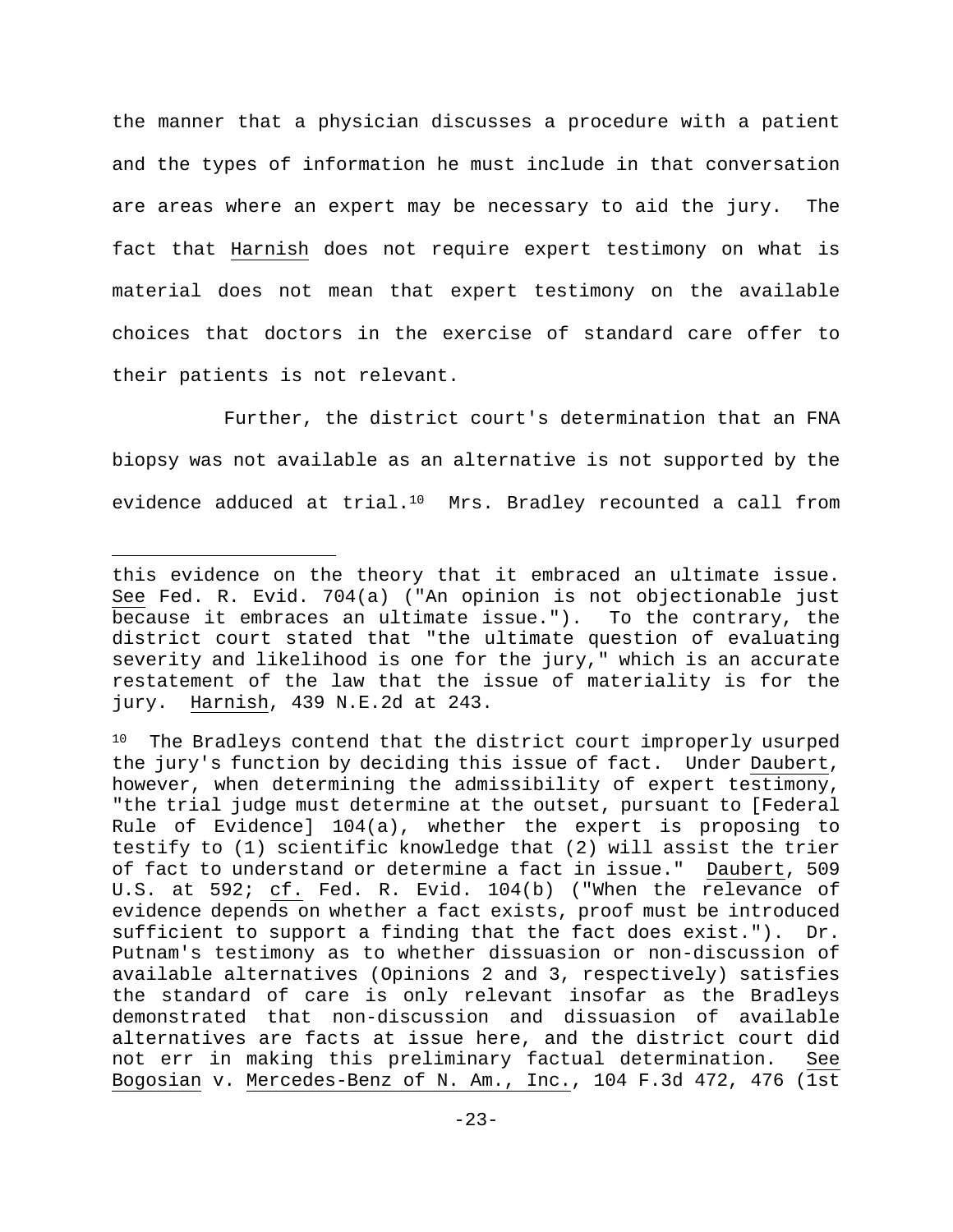Dr. Sugarbaker's physician assistant, William Hung, in which he explained that an FNA biopsy was not possible as they would be unable to access the mass using that procedure. In light of that conversation, Mrs. Bradley cancelled her previously scheduled FNA biopsy. Hung does not recall this conversation and his notes from that day do not mention the FNA procedure. At trial, Hung explained that he spoke with a radiologist, Dr. Francine Jacobsen, and that Dr. Jacobsen had recommended against an FNA biopsy. But Hung's notes contain no mention of Dr. Jacobsen's suggestions regarding the procedure. In addition, Dr. Sugarbaker recalled having a conversation with either Hung or Dr. Jacobsen in which they agreed not to proceed with an FNA biopsy "given the location of the mass." As Bradley's trial counsel noted, there were no records of these conversations, and Dr. Sugarbaker's testimony regarding his conversation with Dr. Jacobsen is inconsistent with

Cir. 1997) ("[T]he court performs a gatekeeping function to ascertain whether the testimony is helpful to the trier of fact, i.e., whether it . . . is relevant to the facts of the case.").

The Bradleys' reliance on Milward is unavailing. There, this Court determined that, "[w]hen the factual underpinning of an expert's opinion is weak, it is a matter affecting the weight and credibility of the testimony -- a question to be resolved by the jury." Milward, 639 F.3d at 22 (internal citation omitted). But Milward concerned the district court's extensive evaluation of the reliability of the scientific theories underscoring the expert's testimony, and not the threshold issue of factual relevance.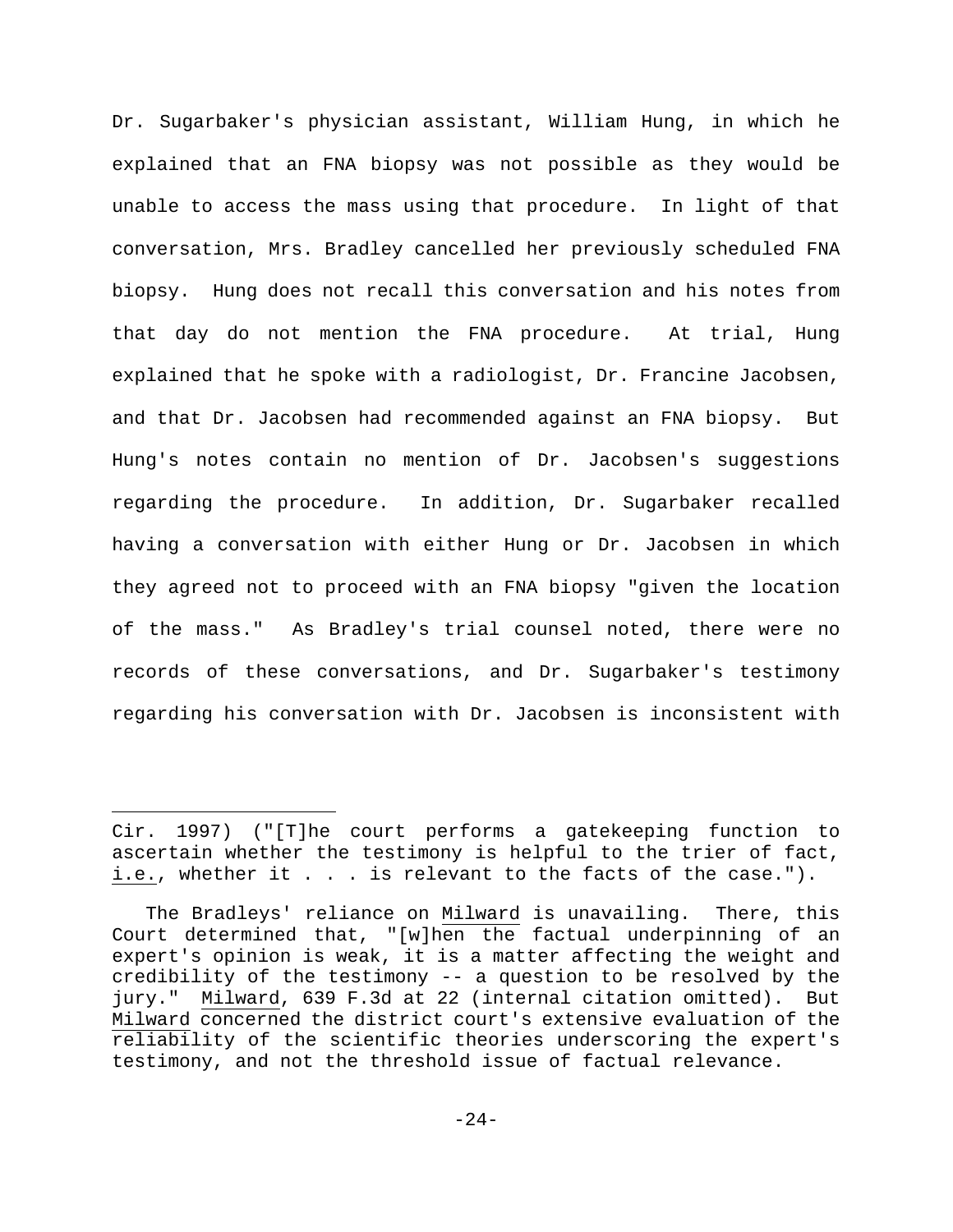earlier statements that he did not recall discussing the availability of the FNA biopsy with another medical professional.

Moreover, the district court's determination that an FNA biopsy was not an available alternative is further undercut by its decision to admit the testimony of expert Dr. Mark Edelman, Mrs. Bradley's interventional radiologist, who testified to the benefits of the FNA biopsy. At trial, he explained that an FNA biopsy "could have been safely performed with respect to Barbara Bradley" and opined that the location of the mass did not render it inaccessible by FNA biopsy. He also remarked on the benefit of this non-surgical alternative due to the "complications of surgery and difficulty recovering from surgery." Contrary to the district court's determination, such testimony suggests that the FNA biopsy was a viable alternative here. $11$ 

Nor can it be said that the risks associated with a surgical biopsy were so minimal that, as a matter of law, Dr. Sugarbaker was not obligated to disclose less invasive alternatives. At trial, Dr. Putnam testified that the risk of complications arising from surgery were heightened due to Mrs. Bradley having "sustained significant thoracic trauma just 18

<sup>11</sup> In addition, during his deposition, Dr. Ralph Reichle, an interventional radiologist and expert for Dr. Sugarbaker, testified that he could have performed an FNA biopsy on Mrs. Bradley without complication.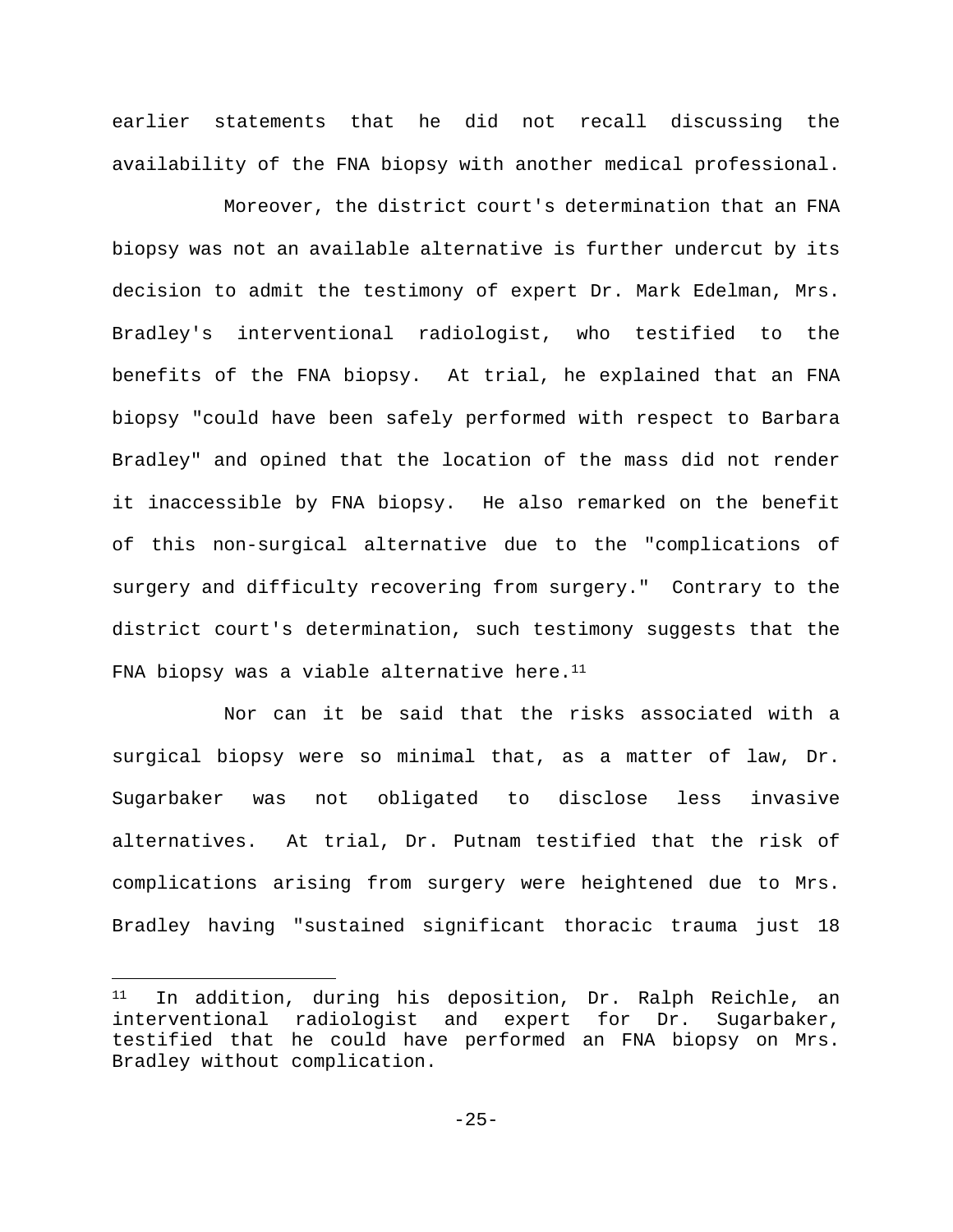months or so previously." Dr. Putnam explained that scarring from a previous trauma may increase the risk of bleeding or otherwise complicate the surgery -- potentially requiring a longer procedure or adversely affecting the surgeon's "ability to do the operation as efficiently as [he] could without it."Furthermore, Mrs. Bradley's scarring from her chest trauma likely contributed to the apical space<sup>12</sup> that formed following surgery. While a physician is not required to disclose all non-negligible risks, Harrison v. United States, 284 F.3d 293, 300 (1st Cir. 2002), Dr. Putnam's testimony demonstrated that the likelihood that complications might arise was far from remote, see Harnish, 439 N.E.2d at 243 (suggesting that a surgeon need not disclose "remotely possible risks") and, further, that these risks were not "inherent in any operation," id. On the contrary, they were specific to Mrs. Bradley's medical situation.

At trial, the jury heard testimony from Dr. Gary Strauss, an oncology expert, that an FNA biopsy, even if negative, would not rule out the possibility of cancer, especially where a patient had a particularly high risk of cancer, and that Mrs. Bradley's computed tomography ("CT") and PET scans indicated that she was at

<sup>&</sup>lt;sup>12</sup> An apical space refers to an area where there is no lung immediately after surgery. It can also be described as a nonexpansion of the lung.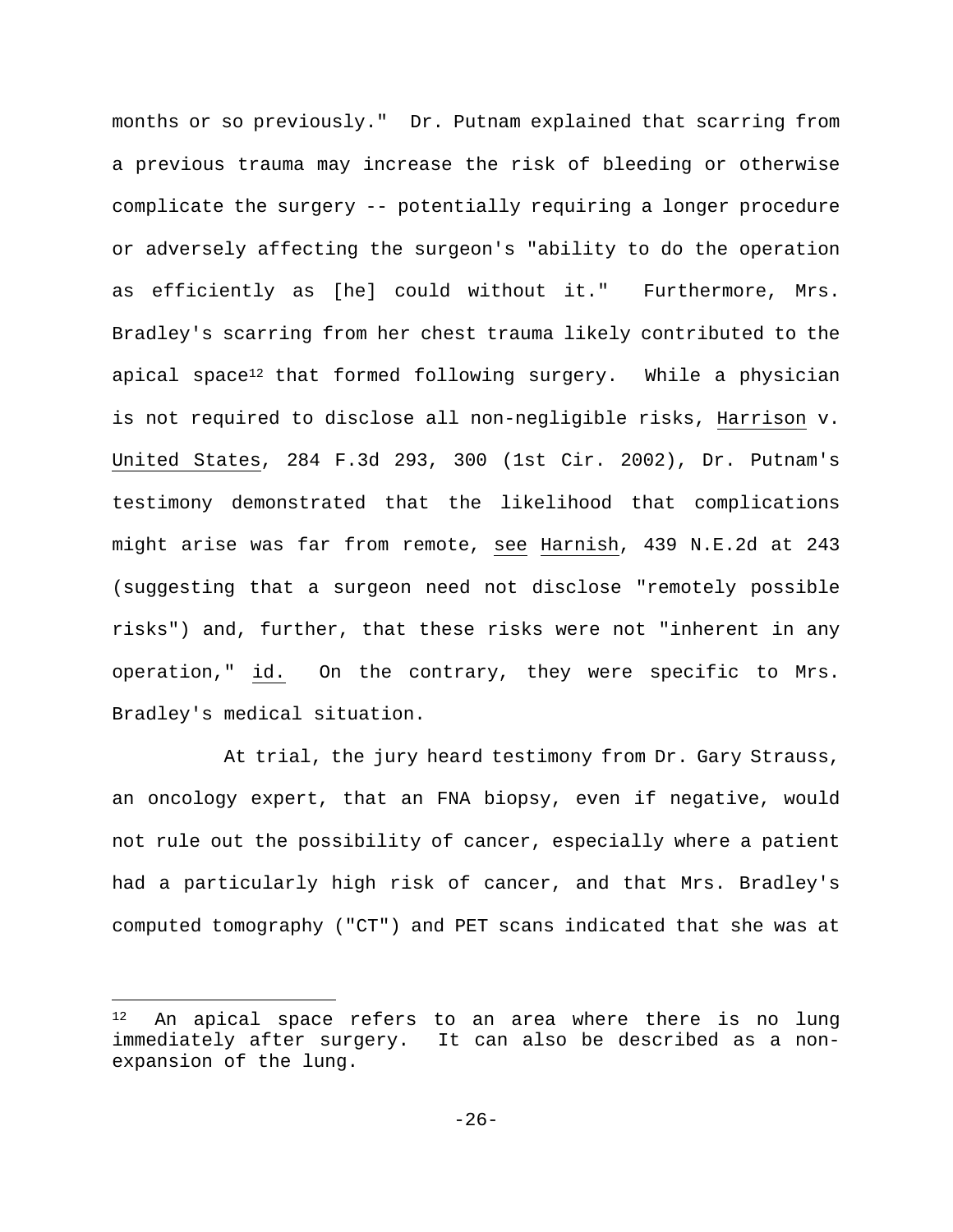a high risk. Dr. Strauss also testified that "it would not be reasonable for Dr. Sugarbaker to rely upon a negative FNA in this setting where everything else really points to it being cancer to say she didn't have a cancer." This testimony indicated that, under the appropriate standard of care, Dr. Sugarbaker was not required to present an FNA biopsy as an alternative prior to the surgical biopsy. By excluding Dr. Putnam's testimony, the district court effectively prevented Mrs. Bradley from presenting evidence that Dr. Sugarbaker's "duty to disclose in a reasonable manner all significant medical information," Harnish, 439 N.E.2d at 243, necessitated a discussion of non-surgical alternatives and therefore from rebutting Dr. Strauss's testimony to the contrary, see Pagés-Ramírez, 605 F.3d at 116 (finding that the district court abused its discretion by refusing to allow an expert to testify in a medical malpractice case where, "without [the expert]'s testimony on causation and the standard of care, the plaintiffs were unable to present evidence on two elements of their case").

Dr. Sugarbaker argues that the Bradleys cannot demonstrate causation because Dr. Putnam conceded in his deposition that, if the results of an FNA biopsy had been negative, the mass would nevertheless have needed to be removed. But Dr. Putnam made no such cut-and-dried statement. While he acknowledged that removal of the mass was a possibility, he also

-27-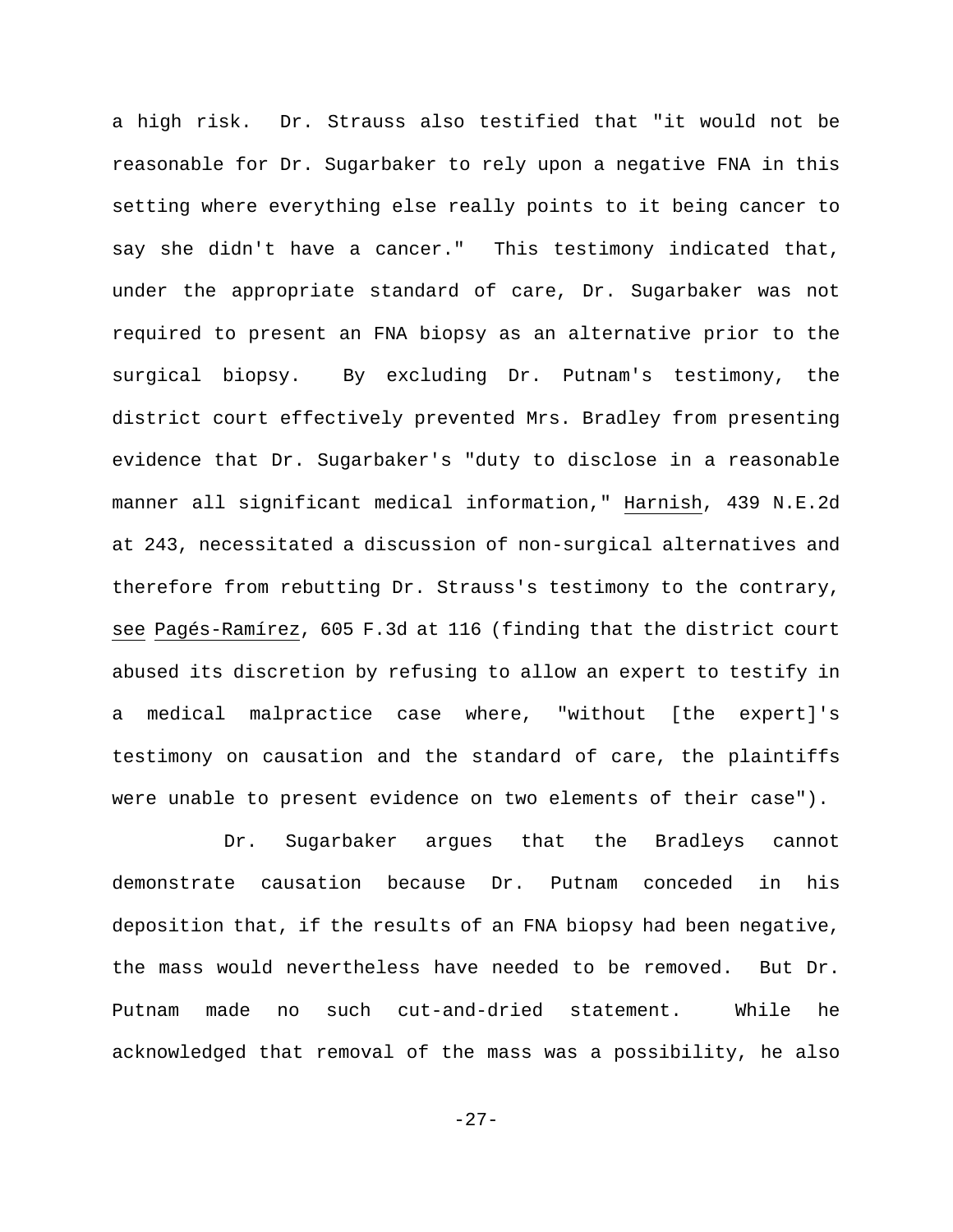stated that a discussion of next steps was necessary in light of Mrs. Bradley's previous chest trauma. In particular, Dr. Putnam's testimony would have supported the view that a non-surgical alternative such as "watchful waiting" was a reasonable option following a negative FNA biopsy. "It would make little sense to expand the law of informed consent such that a plaintiff, in addition to demonstrating that she would have chosen an alternate course of treatment, must also delineate the precise plan of action that she would have followed to obtain that treatment . . . ." Harrison v. United States, 233 F. Supp. 2d 128, 135 (D. Mass. 2002). Accordingly, we conclude that the district court abused its discretion by excluding Opinion 3.

# **c. Opinion 2: Dr. Sugarbaker Dissuaded Mrs. Bradley from Considering an FNA Biopsy**

The district court excluded Opinion 2, noting that, at most, there was "evidence of nonperformance and perhaps . . . nondiscussion," but not evidence of "dissuasion." But there was clear evidence of dissuasion: as described herein, Mrs. Bradley testified that Dr. Sugarbaker's assistant, Hung, told her that surgery likely would be necessary as the mass would be inaccessible by an FNA biopsy. Moreover, Mrs. Bradley's conversation with Hung in fact dissuaded her from undergoing an FNA biopsy. Following the conversation, she cancelled her previously scheduled FNA biopsy at Hartford Hospital because she did not "want to go to

-28-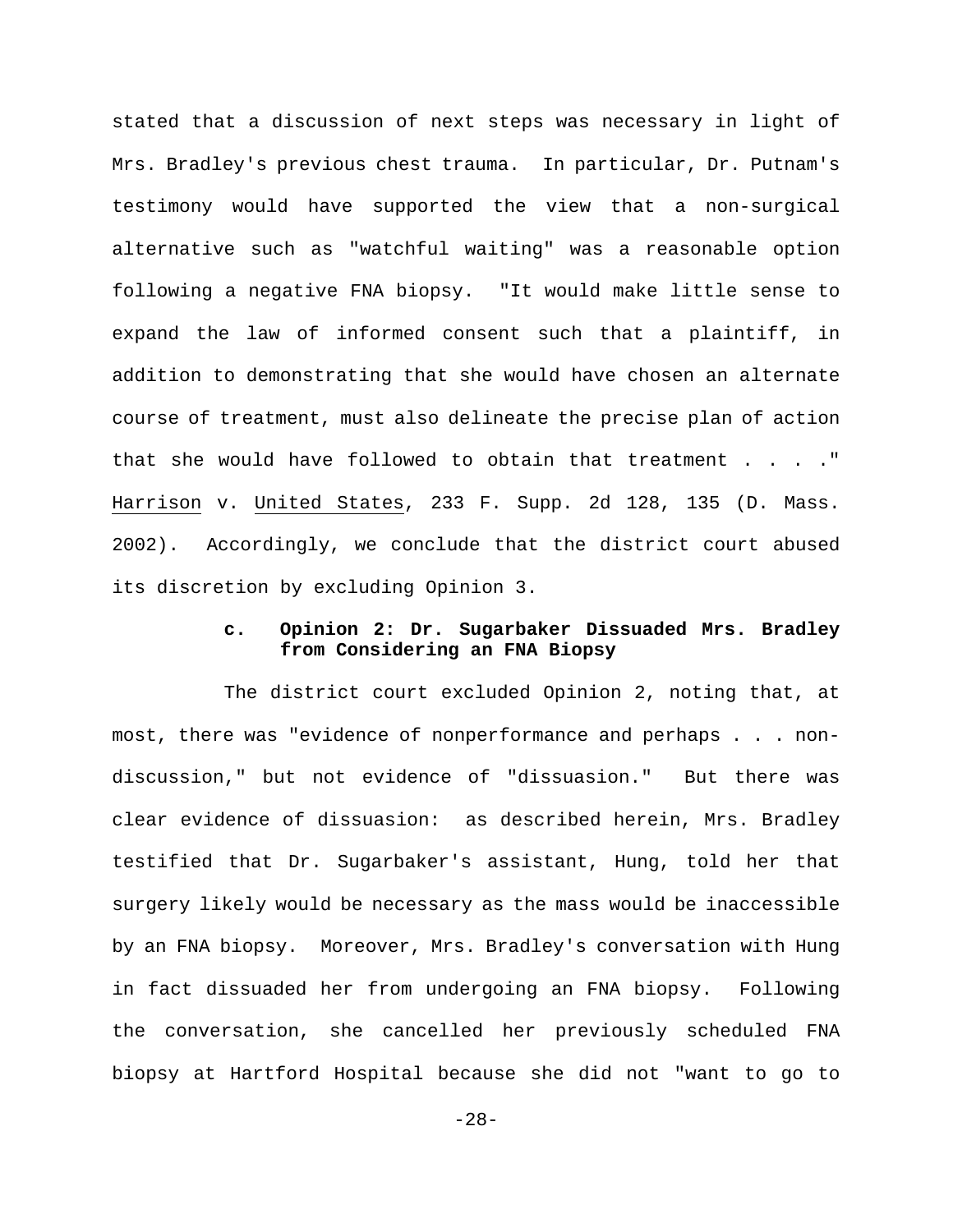Hartford to have an FNA done only to find out they couldn't access [the mass] with an FNA."

The fact that Dr. Sugarbaker did not personally dissuade Mrs. Bradley does not change the result. Hung served as Dr. Sugarbaker's assistant, and Dr. Sugarbaker's testimony at trial suggested that he was aware of Hung's views that an FNA biopsy would not be feasible for Mrs. Bradley. See Mass. Gen. Laws ch. 112, § 9E ("If a physician assistant is employed by a physician or group of physicians, the assistant shall be supervised by and shall be the legal responsibility of the employing physician or physicians."). Nevertheless, Dr. Sugarbaker never recanted Hung's initial recommendations regarding the FNA biopsy. In such an instance, a jury reasonably could attribute the relevant dissuasive statements to Dr. Sugarbaker. Cf. Santos v. Kim, 706 N.E.2d 658, 661–62 (Mass. 1999) (evaluating instances where a physician may be liable for "his failure to institute practices and procedures"). Accordingly, the district court's factual finding that there was no evidence of dissuasion was clearly erroneous, and the district court abused its discretion by excluding Opinion 2.

-29-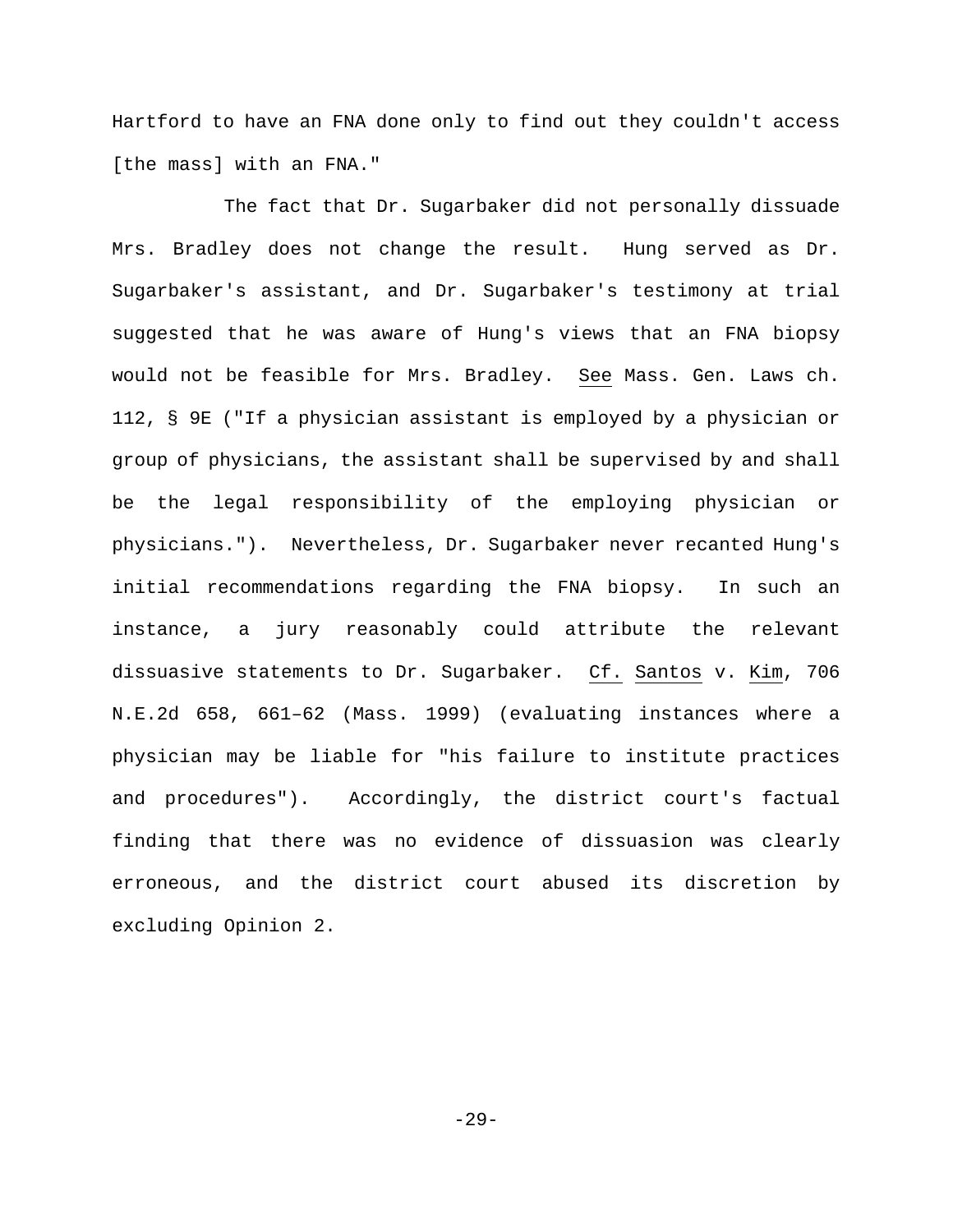## **d. Opinion 1: Dr. Sugarbaker Failed to Perform an FNA Biopsy**

The district court excluded Dr. Putnam's testimony regarding Dr. Sugarbaker's failure to perform an FNA biopsy because it found that this testimony was not related to "an informing obligation but a performing obligation." The district court reasoned that, because Dr. Sugarbaker would not have been the doctor to perform the procedure, "the failure [could] have . . . no legal significance." Insofar as this ruling pertained to the informed consent claim, the district court is correct: the informed consent inquiry focuses on the physician's disclosure obligations, rather than how a medical procedure was performed. Harnish, 438 N.E.2d at 154 (describing the informed consent doctrine as relating to "a physician's failure to divulge in a reasonable manner to a competent adult patient sufficient information to enable the patient to make an informed judgment"). The Bradleys contend that this Court has "emphasized that a duty to disclose, if it exists . . . does not necessarily indicate any duty to offer or to perform" the procedure at issue. Harrison, 284 F.3d at 301 n.8. But they misconstrue our precedents. It is true that the fact that a physician would not perform a particular procedure will not immunize him from an informed consent claim. Harrison, 233 F. Supp. 2d at 134 ("[A] doctor cannot 'save' himself from liability for breach of informed consent by merely arguing

 $-30-$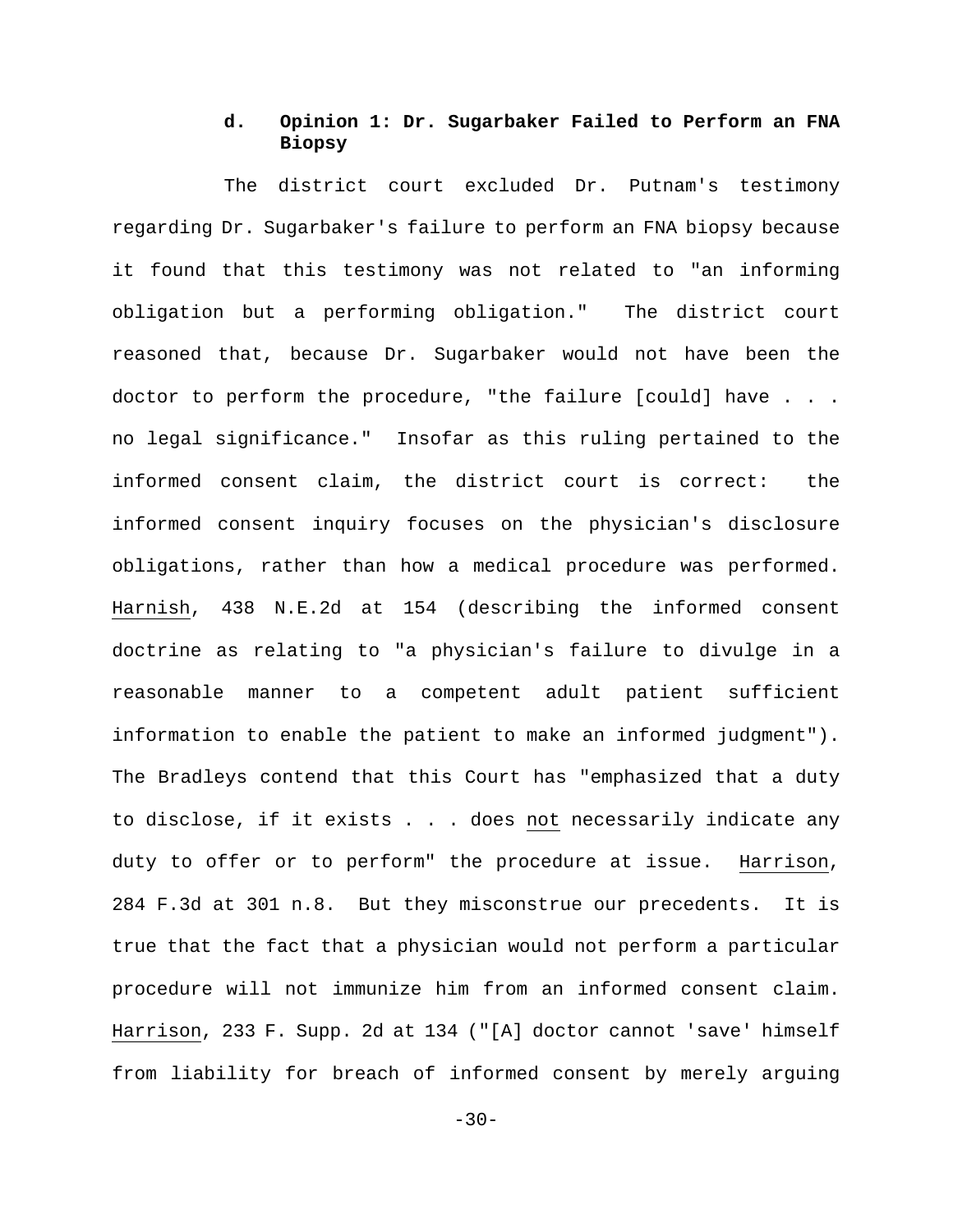that . . . causation is lacking because he himself would have been unwilling to perform that procedure upon the patient's request."). But this legal analysis does not imply that the converse is true, i.e., that the non-performance of a specific procedure will sustain an informed consent claim. Again, informed consent is about disclosure, not performance.

The Bradleys also contend that this testimony is relevant to their medical negligence claim, which was brought "independent of any of [Mrs. Bradley's] informed-consent claims." Dr. Sugarbaker does not address this argument. The Bradleys assert that the standard of care required that Dr. Sugarbaker perform a less invasive procedure to obtain tissue for the surgical biopsy. As the Bradleys contend, the fact that Dr. Sugarbaker himself would not have performed the procedure will not foreclose a claim in the medical negligence context. Santos, 706 N.E.2d at 663 (explaining that the fact that a doctor would not personally treat a patient does not "automatically absolve him of liability"). Moreover, a physician's failure to perform a less invasive procedure may speak to whether he deviated from the standard of care. See Emerson v. Bentwood, 769 A.2d 403, 409 (N.H. 2001) (reversing a trial court's directed verdict where "[t]he expert's testimony was sufficient for a rational trier of fact to conclude that the defendant should have employed less invasive measures

-31-